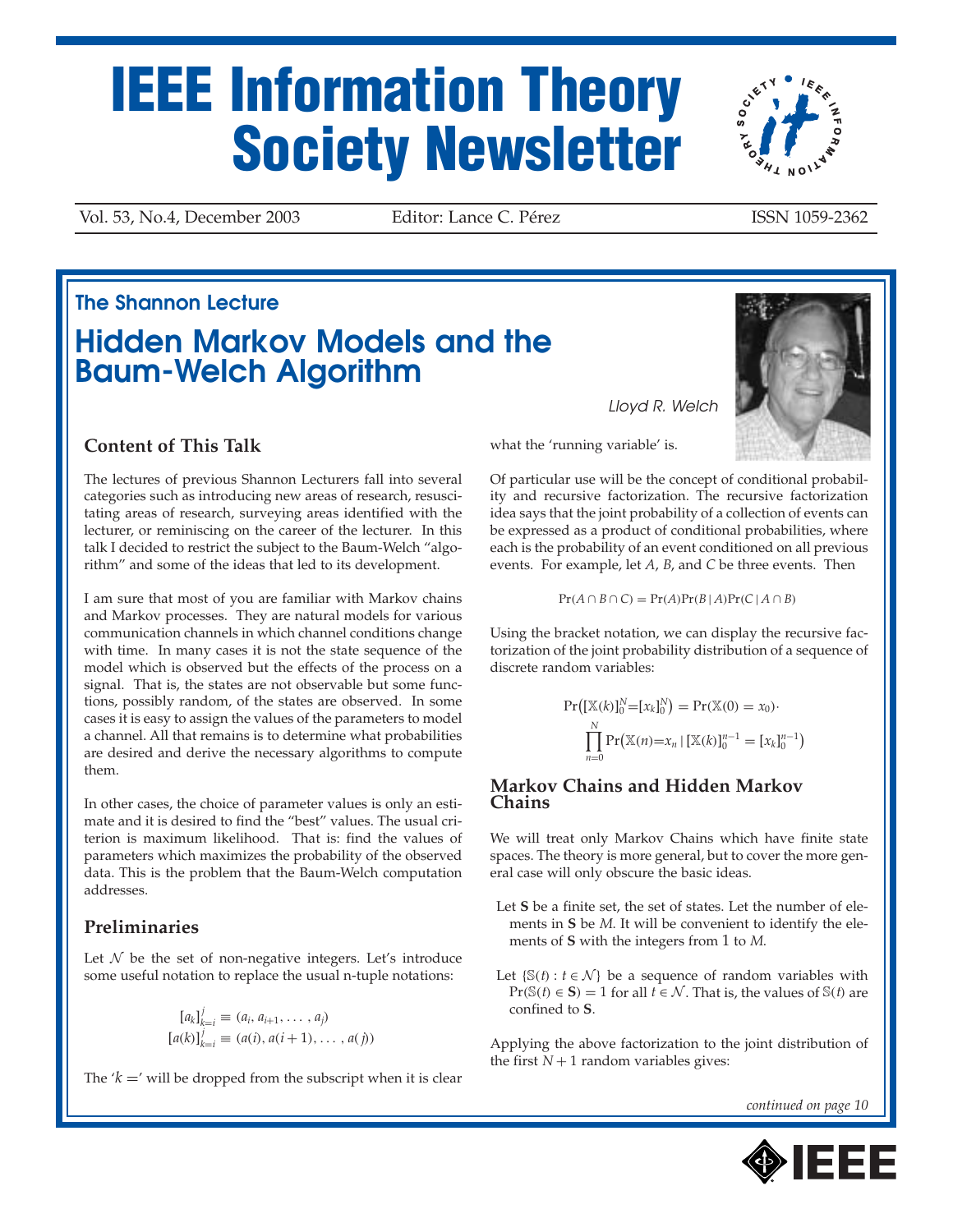## **From the Editor**

This issue of the *IEEE Information Theory Society Newsletter* highlights Lloyd Welch's article "Hidden Markov Models and the Baum-Welch Algorithm" based on his Shannon Lecture at the 2003 International Symposium on Information Theory. Once again several members of the IT community have received major awards including an Emmy! Please see the announcements on pages 4 and 5 of this issue for details.

Please help make the Newsletter as interesting and informative as possible by offering suggestions and contributing news. The deadlines for the 2004 issues of the newsletter are as follows:

> Issue Deadline March 2004 January 15, 2004 June 2004 April 15, 2004 September 2004 July 15, 2004<br>December 2004 October 15, 2

October 15, 2004

#### *Lance C. Pérez*

Electronic submission, especially in ascii and Word formats, is encouraged.

I may be reached at the following address:

Lance C. Pérez Department of Electrical Engineering 209N Walter Scott Engineering Center University of Nebraska-Lincoln Lincoln, NE 68588-0511 Phone: (402)472-6258 Fax: (402)472-4732 Email: lperez@unl.edu



*Sincerely, Lance C. Pérez*

#### **IEEE Information Theory Society Newsletter**

*IEEE Information Theory Society Newsletter* (USPS 360-350) is published quarterly by the Information Theory Society of the Institute of Electrical and Electronics Engineers, Inc.

Headquarters: 3 Park Avenue, 17th Floor, New York, NY 10016-5997.

Cost is \$1.00 per member per year (included in Society fee) for each member of the Information Theory Society. Printed in the U.S.A. Periodicals postage paid at New York, NY and at additional mailing offices.

**Postmaster:** Send address changes to IEEE Information Theory Society Newsletter, IEEE, 445 Hoes Lane, Piscataway, NJ 08854.

© 2003 IEEE. Information contained in this newsletter may be copied without permission provided that the copies are not made or distributed for direct commercial advantage, and the title of the publication and its date appear.

## **Table of Contents**

| Hidden Markov Models and the Baum-Welch Algorithm 1                                                                                                                                                                           |
|-------------------------------------------------------------------------------------------------------------------------------------------------------------------------------------------------------------------------------|
|                                                                                                                                                                                                                               |
|                                                                                                                                                                                                                               |
| Call for Nominations for the 2004 IEEE Information Theory Society Paper Award  4                                                                                                                                              |
| Call for Nominations for the 2004 Joint Information Theory / Communications Society                                                                                                                                           |
|                                                                                                                                                                                                                               |
|                                                                                                                                                                                                                               |
| Historians Column (and the continuum of the column of the column of the column of the column of the column of the column of the column of the column of the column of the column of the column of the column of the column of |
| Information Theorist Robert Gallager of MIT and Engineer-Entrepreneur<br>Bob Metcalfe Selected For Prestigious Marconi International Fellowships 7                                                                            |
|                                                                                                                                                                                                                               |
|                                                                                                                                                                                                                               |
|                                                                                                                                                                                                                               |
| 2003 Fall Workshop on Information Theory & Communications 14                                                                                                                                                                  |
|                                                                                                                                                                                                                               |
|                                                                                                                                                                                                                               |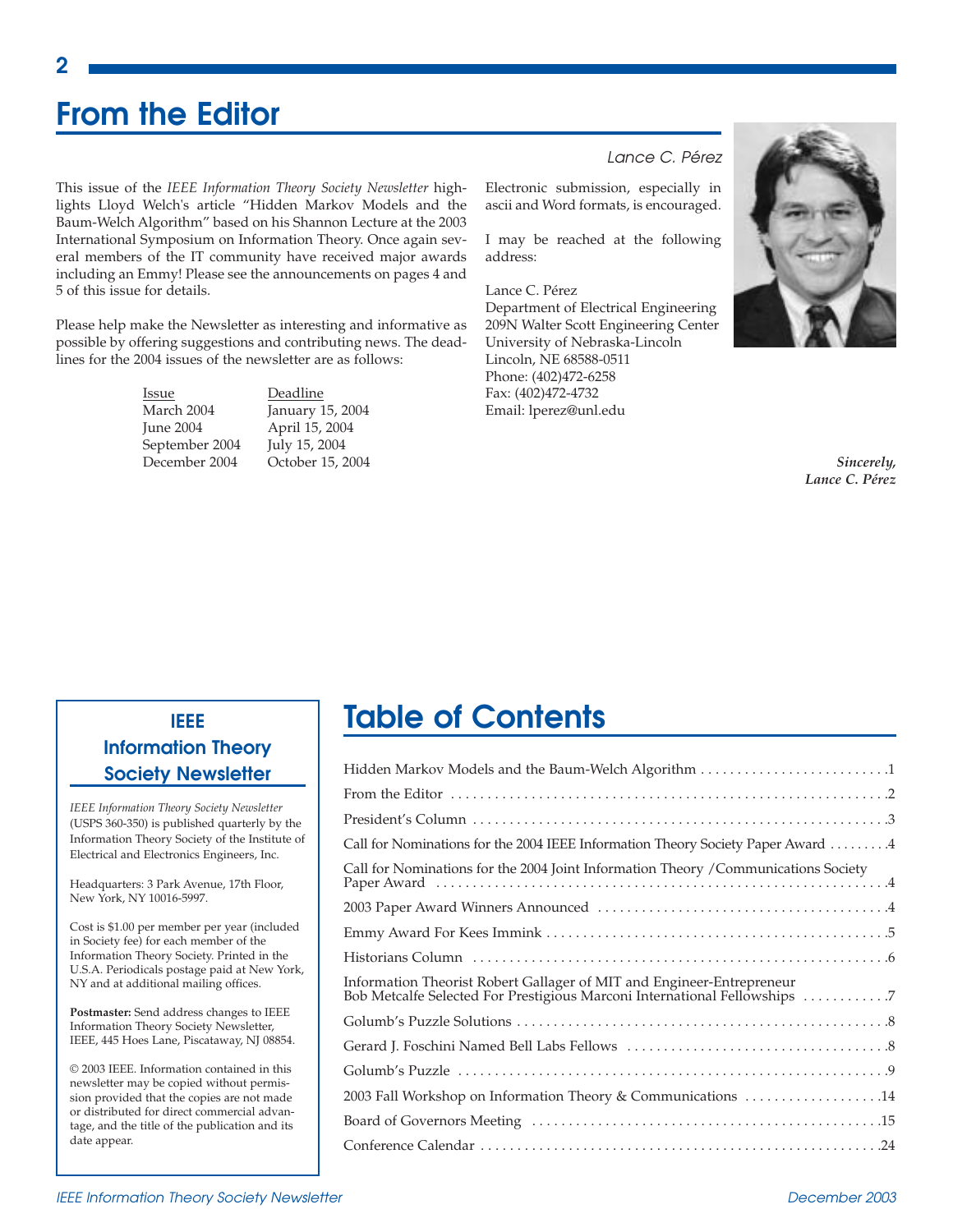## **President's Column**

In 2003, an IEEE research project measured membership satisfaction with each society and the IEEE. A total of 478 IT members responded to the questionnaire. I want to thank the participants for their valuable input. The figure below illustrates the main result for the question about IT Society (ITS) membership satisfaction and IEEE membership satisfaction.

The general conclusions are: (1) Most of the members are very to highly satisfied with ITS membership; (2) The IT transactions are rated as extremely useful by a very high percentage of our members and, together with the newsletter, are the main reason for joining the ITS; (3) Chapter activities and publicity need improvement; and (4) The symposium (ISIT) and workshop (ITW) are considered to be of great interest by about 50% of our members. These outcomes are very stimulating for the volunteers work-

ing for you in all kind of positions. Participants in the questionnaire also indicated how we could improve our service to the members. I will summarize and briefly comment on the reactions.

Conferences: Members suggested longer summaries (up to 4 pages), which requires a CD/DVD version of the proceedings, and the participation fee is considered to be high. Conference fees will remain a discussion item for the BoG. We try to minimize the costs of our symposium, but we also want to include a banquet for all, an award luncheon, a get-together party and nice coffee breaks. In addition, for 30% of the participants we want a reduced student participation fee and about 50 participants from lowincome countries need support. Last, but not least, perfect organization is expected. Obviously, these requirements lead to a mini-

> Overall, how satisfied are you with your ITS and IEEE memberships? (Choose one for each item.)





**IT Society President Han Vinck in front of Allerton House, location of the 41st Annual Allerton Conference.**

mum price. Tutorials are well appreciated and we will continue to have tutorials in future symposia.

Transactions: (1) Many respondents complain about the time between submission and final publication in the transactions. This problem was discussed in the June BoG meeting and in the September 2003 President's column. We are currently testing a web based editorial tool developed by Publications Editor Kevin Quirk. The software is intended to simplify the electronic submission, reviewing and tracking of submitted manuscripts; (2) It has also been suggested that the ITS consider the introduction of a new "fast-track" letters publication similar to the IEEE Communications Letters for timely dissemination of research. This idea is a logical consequence of the previous complaint and could be a point of attention for the

future; (3) The Transactions should be more reader friendly and more survey and tutorial papers are requested. From the responses I conclude that we have to improve the presentation of fundamental results in order to achieve a broader audience. If we want to attract young researchers to our work and promote information theory, we need to present the work in an understandable way, which even includes small worked out examples. This is also of interest to the authors! All together, our journals are highly ranked within and outside the IEEE. The Editorial Board members under the leadership of Editor in Chief Paul Siegel deserve great respect for their dedication as Information Theory Society volunteers.

Volunteers are the basis of our society. They keep the operational costs very low and create professional friendships. We need your

input to maintain our high technical standards and the quality of our organized events.

A point of concern is the chapter activity. The chapters act on a local level and are of direct importance to our members and students. Check out whether there is a chapter in your environment. If not, why not consider starting a new chapter? If yes, why not participate or initiate a new activity? Be creative! Chapters improve communication with and between members. Check our web site at www.ieeeits.org for details about chapter support from the society. Our incoming 2nd Vice President David Neuhoff will be happy to help you. Our most recent chapter is the Bangalore (India) IT chapter on Information Theory, initiated by Sundar Rajan.

Another easy way to act as a volunteer in a professional way is to submit a nomination for the best paper award for the year 2003. Announcements can be found in this newsletter. The winners of the 2002 IEEE Information Theory Society Paper Award are Lizhong Zheng and David N. C. Tse, for their paper, "Communication on the Grassmann

*Han Vinck*

**3**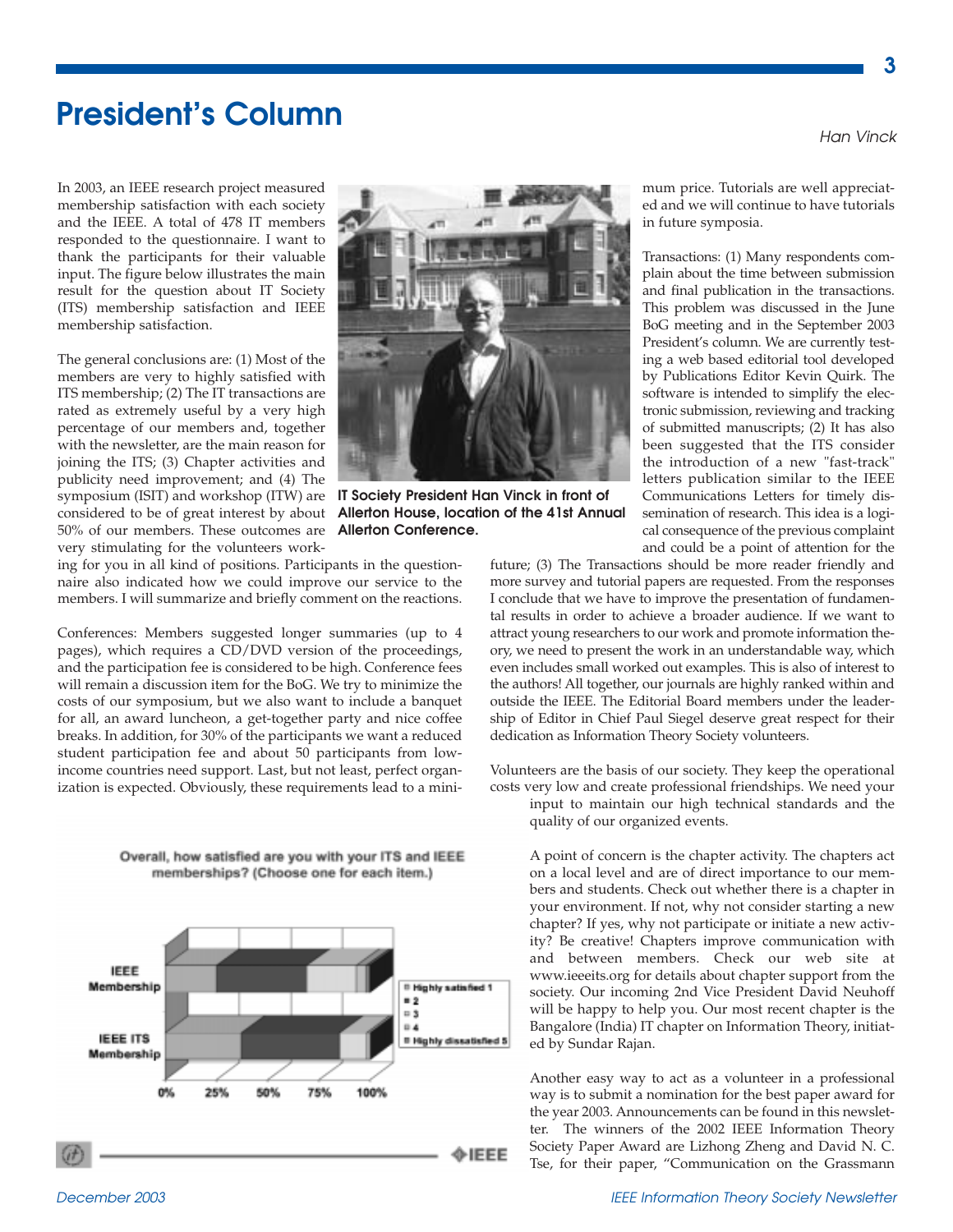manifold: A geometric approach to the noncoherent multipleantenna channel", which appeared in the IEEE Transactions on Information Theory, Vol. 48, pp. 359 - 383, February 2002.

**4**

The last 2003 Board of Governors (BoG) meeting took place in the beautiful setting of the Allerton House (see picture), the conference center of the University of Illinois, in conjunction with the 41st Annual Allerton Conference on Communication, Control, and Computing. At the meeting we decided to have Seattle as the location for the 2006 ISIT with general co-chairs Joseph A. O'Sullivan (Washington University) and John B. Anderson (Lund University). Alexander Barg (University of Maryland) and Raymond Yeung (The Chinese University of Hong Kong) will

lead the program committee. Tutorials connected to the ISIT are highly appreciated by our members. If the tutorials are successful at the 2004 ISIT in Chicago, we will certainly add these to the program in Seattle.

The elections for the 2004 presidents resulted in Hideki Imai for President, Steven McLaughlin for 1st Vice President and David Neuhoff for 2nd Vice President. I very much enjoyed being the President for the year 2003. The most important part of the job is to improve the communication with IEEE, the Board of Governors and you, the IT members. I thank all the members that supported the Board of Governors and me during this year. I hope to be able to contribute as past president to the improvement of our infrastructure.

## **Call for Nominations for the 2004 IEEE Information Theory Society Paper Award**

Nominations are invited for the 2004 IEEE Information Theory Society Paper Award.

Outstanding publications in the field of interest to the IT Society appearing anywhere during 2002 and 2003 are eligible. The purpose of this award is to recognize exceptional publications in the field and to stimulate interest in and encourage contributions to the fields of interest of the IT Society.

The Award consists of an appropriately worded certificate and an honorarium of US\$1000 for a single author, or US\$2000 equally split among multiple authors.

NOMINATION PROCEDURE: Please email a brief rationale (limited to 300 words) for each nominated paper explaining its contributions to the field by Friday, March 5, 2004 to the Transactions Editor-in-Chief at <psiegel@ucsd.edu>, with a cc to Katherine Perry at <kperry@ucsd.edu>.

## **Call for Nominations for the 2004 Joint Information Theory/Communications Society Paper Award**

The Joint Information Theory/Communications Society Paper Award recognizes one or two outstanding papers that address both communications and information theory. Any paper appearing in a ComSoc or IT Society publication during the year 2003 is eligible for the 2004 award.

## **2003 Paper Award Winners Announced**

The Information Theory Society is pleased to announce the winners of the 2003 Joint Information Theory/Communication Society Paper Award and the 2003 IEEE Information Theory Society Paper Award.

#### **2003 Joint IT/ComSoc Paper Award**

The winners of the 2003 IEEE Communications Society and Information Theory Society Joint Paper Award are Shlomo Shamai (Shitz) and Igal Sason for their article, "Variations on the Gallager bounds, connections and applications," which appeared in IEEE Transactions on Information Theory, Vol. 48, No. 12, pp. 3029-3051, December, 2002.

Shlomo Shamai (Shitz) (S'80-M'82-SM'89-F'94) received the B.Sc., M.Sc., and Ph.D. degrees in Electrical Engineering from the Technion-Israel Institute of Technology, in 1975, 1981 and 1986, respectively.

From 1975 to 1985 he was with the Communications Research Labs in the capacity of a Senior Research Engineer. Since 1986 he is with the Department of Electrical Engineering, Technion-Israel Institute of Technology, where he is now the William Fondiller Professor of Telecommunications. His research interests include topics in information theory and statistical communications.

He is especially interested in theoretical limits in communication

Please send nominations to Steve McLaughlin (swm@ece.gatech.edu) by February 1, 2004.

A Joint Award committee will make the selection by April 10, 2004

with practical constraints, multi-user information theory and spread spectrum systems, multiple-input-multiple-output communications systems, information theoretic models for wireless networks and systems, information theoretic aspects of magnetic recording, channel coding, combined modulation and coding, turbo codes and LDPC, in channel, source, and combined source/channel applications, iterative detection and decoding algorithms, coherent and noncoherent detection and information theoretic aspects of digital communication in optical channels.



**2003 Joint IT/ComSoc Paper Award winners Igal Sason and Shlomo Shamai (Shitz).**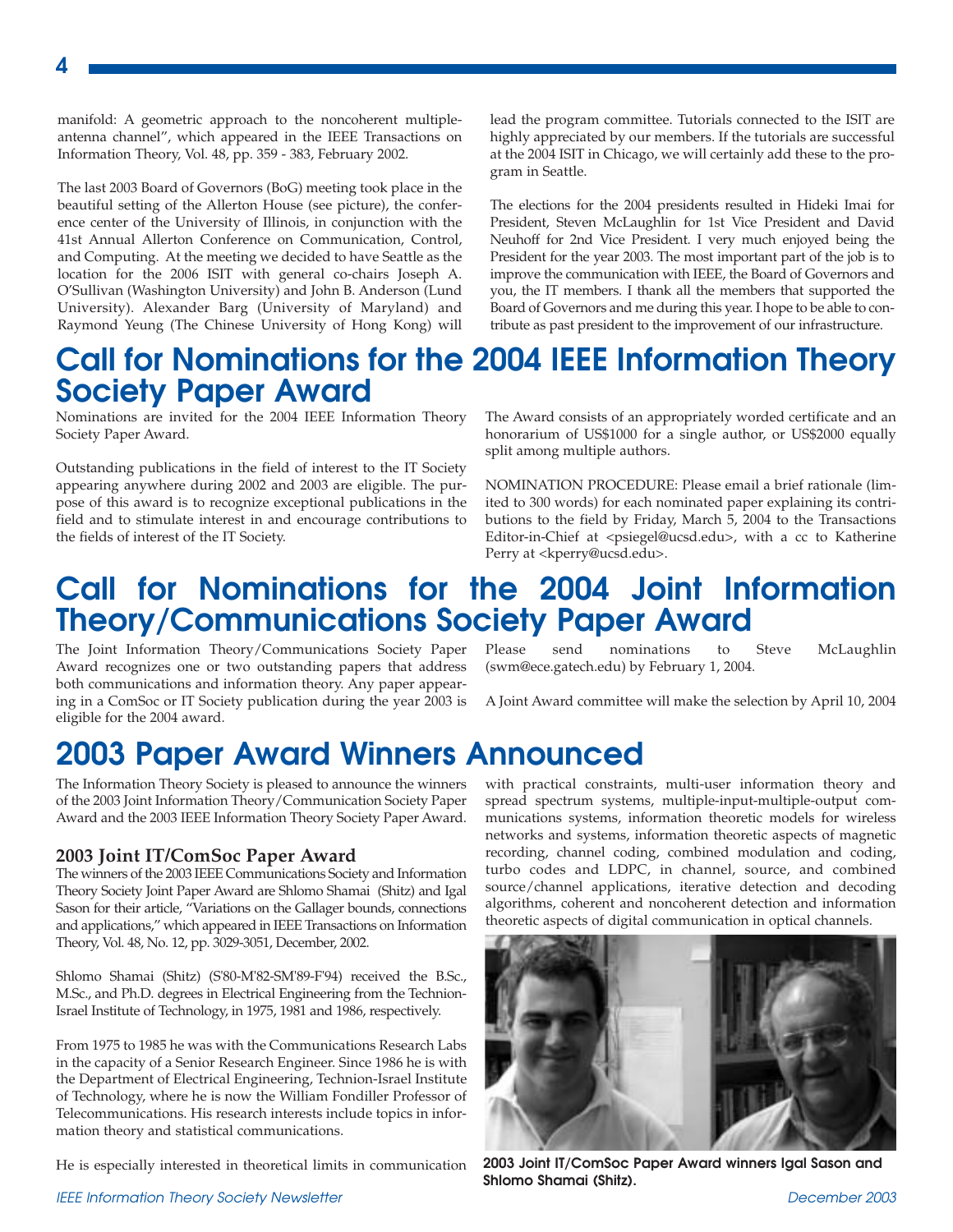Dr. Shamai (Shitz) is a Member of the Union Radio Scientifique Internationale (URSI). He is the recipient of the 1999 van der Pol Gold Medal of URSI, and a corecipient of the 2000 IEEE Donald G. Fink Prize Paper Award, and the 2002 Joint Information Theory/Communication Societies Paper Award. He is also the recipient of the 2000 Technion Henry Taub Prize for Excellence in Research. He has served as Associate Editor for Shannon Theory of the IEEE Transactions on Information Theory, and also serves on the



**2003 IT Society Paper Award winner Lizhong Zheng**

Board of Governors of the Information Theory Society.

#### **2003 IEEE Information Theory Society Paper Award**

The winners of the 2003 IEEE Information Theory Society Paper Award are Lizhong Zheng and David N. C. Tse, for their paper, "Communication on the Grassmann manifold: A geometric approach to the noncoherent multiple-antenna channel", which appeared in the IEEE Transactions on Information Theory, Vol. 48, No. 2, pp. 359 - 383, February 2002.

Lizhong Zheng received the B.S and M.S. degrees in 1994 and 1997, respectively, from the Department of Electronic Engineering, Tsinghua University, China, and the Ph.D. degree, in 2002, from the Department of Electrical Engineering and

## **Emmy Award for Kees Immink**

Dr Kees A. Schouhamer Immink was awarded an Emmy Award for outstanding technical achievement by the National Academy of Television Arts and Sciences (NATAS), in honor of his pioneering role in the "Coding technology for optical recording formats, such as Blu-Ray, DVD, and Compact Disc." The presentation took place during a black-tie dinner ceremony, held at the Plaza Hotel in New York City, on October 23.

Dr Kees Immink, president and CEO of Dutchbased Turing Machines Inc., and adjunct professor at the Institute for Experimental Mathematics, Essen, Germany, has a long career of envisioning and creating new technologies for digital audio and video recorders. It is virtually impossible to listen to digital audio, or watch digital video, played from any brand or type of recorder -optical, magnetic, or magneto optical-, -disc or tape- that do not use

one of his inventions. The Emmy-honored coding technology used in the DVD is based on the technology used in the Compact Disc, which he developed in the early 80s, and involved the efforts spanning many years. He holds more than 400 international patents,



Computer Sciences, University of California, Berkeley. Since 2002, he has been working as an assistant professor in the Department of Electrical Engineering and Computer Sciences and the Laboratory of Information and Decision Systems at the Massachusetts Institute of Technology. His research interests include information theory, wireless communications and wireless networks.

David Tse received the B.A.Sc. degree in systems design engi-

neering from the University of Waterloo, Canada, in 1989, and the M.S. and Ph.D. degrees in electrical engineering from Massachusetts Institute of Technology in 1991 and 1994, respectively. From 1994 to 1995, he was a postdoctoral member of technical staff at A.T. & T. Bell Laboratories. Since 1995, he has been at the Department of Electrical Engineering and Computer Sciences of the University of California at Berkeley, where he is currently a Professor. He received a 1967 NSERC 4-year graduate fellowship from the government of Canada in 1989, a NSF CAREER award in 1998, the Best Paper Awards at the Infocom 1998 and Infocom 2001 conferences, the Erlang Prize in 2000 from the INFORMS Applied Probability Society, and the IEEE Joint Information Theory/Communications Society Paper Award in 2001. He is currently an Associate Editor for the IEEE Transactions on Information Theory. His research interests are in information theory, wireless communications and networking.

**2003 IT Society Paper Award winner David N. C. Tse**

> and has earned numerous technical and scientific awards for his creative work.

> In addition to his research efforts, Dr. Immink has also been strongly committed to serving the engineering profession. He is president of the Audio Engineering Society (AES), and a member of the Royal Netherlands Academy of Sciences.

> Launched in 1948, Emmy's are well known to the large public. It is little known that Emmy's can also be bestowed to an individual, or company, for breakthroughs in technology that have a significant effect on television engineering. Being honored with an Emmy award is the highest recognition.

> NATAS is unique among industry organizations and is dedicated to raising industry standards. The Emmy Award is worldwide recognized as

the most prestigious award in the television industry. In its search for qualified Emmy recipients in technical achievement, a NATAS sub-committee identifies and thoroughly researches candidate technologies.

**5**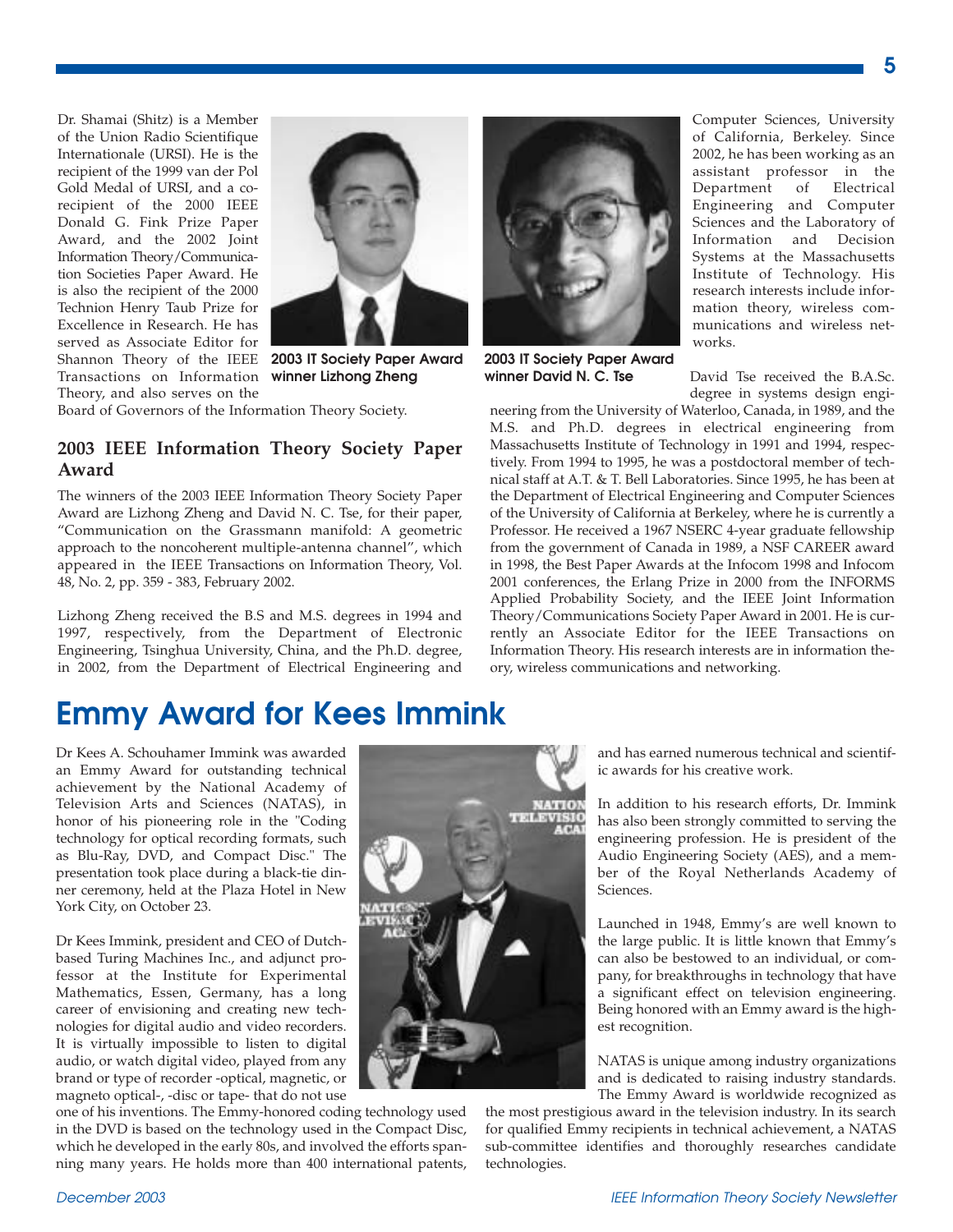## **The Historian's Column**

Although not ranking high in your list of concerns, I suspect many of you are curious to know what exactly transpires at the meetings of the Board of Governors of our Society. Looking back at the thirty some years during which, on and off, I have had the opportunity to be present at these meetings, I think I have a pretty good idea about what they are like.

First of all, do not believe the rumors. Some say that these meetings are long and boring and unworthy of the time of intelligent members of our community. Others say that they are serious and important with potentially grave consequences to our Society. And yet others say that they are playgrounds for those who playact with mock-parliamentary procedures. I assure you that the truth is different. In a nutshell, the BoG meetings are entertaining and educational exercises in fellowship and governance. Our colleagues who, over the years, have been sitting around the meeting tables have developed close kinship and have become wiser (and humbler) as they confront the complexities of collective decision making.

To be sure, there are dull moments (actually, hours); but there are also moments of excitement and fun. In the early years, the meetings were dry and generally brief. However, gradually, they have become luncheon or dinner meetings and depending on who the Society officers are, they have been accompanied by serious consumption of wine and/or various "digestives".

A typical agenda of a BoG meeting consists of the following items. First, although everyone knows everyone else, we go around the table introducing ourselves. As you might suspect, this provides the opportunity for wisecracks that are always part of a good BoG meeting. Next, the Society President presents his report. It consists typically of announcements, appointments, and lamentations about the sorry state of the IEEE and the inability of our Society to do anything about it. Usually, after that, the mood sinks deeper as the Society Treasurer presents his report. Printouts with graphs that show the evolution of our reserves circulate and generate anxiety and concern. Of late, they look like the vital sign charts of moribund patients. In earlier times they used to generate euphoria and feelings of empowerment. Typically a discussion follows that ranges from protestations and calls for sedition to constructive ideas for creative accounting practices. In the end, we thank the Treasurer and move on.

The report of the Editor of the Transactions follows. It provides statistical information about paper submission, acceptance, delay, etc. Sometimes appointments of new Associate Editors are proposed or special issues discussed. On occasion, the report causes lively discussion if a controversial idea is introduced to help reduce backlog or accelerate the review process. In general, an observer would conclude that the Transactions are by far the most important product of our Society and that the BoG, reflecting the collective membership view, takes pride in the continuing preservation of its excellence. Then, the Newsletter Editor report is presented. It is usually brief and of the "all is well" variety.

What follows is discussion and reports of past and upcoming symposia and workshops. These tend to be fun items as they provide the opportunity to gloat on past successes and fantasize about future exotic venues. As many of you know our meetings have spanned the globe. From Brazil to South Africa and from Japan to Svalbard (located at about 80° North or 700 miles from the North Pole) and from Quebec to the Alps and from Michigan and Israel, our meetings have made world travelers of many of us. Organizers of past meetings report proudly of financial sur-



pluses and receive rounds of applause for their work. Organizers of future ones are quizzed on costs, meals, venue details, etc. This agenda item is usually the longest and most pleasurable one.

The typicality ends here. Some past and new business items come up along with the reminder of the time and location of the next BoG meeting (there are three meetings each year), and after that the adjournment bell rings.

Frequently, however, there are special items that can cause a great deal of controversy. And there are also seasonal items that are part of the agenda only at one of the three meetings. Examples of the latter are the election of officers and the establishment of the list of candidates for election to the Board. This happens at the last meeting of the year, which is officially declared the Annual meeting of the BoG according to our constitution. Another example is the "best paper award" that is discussed at the second BoG meeting (usually in the middle of the year).

Examples of the controversial items include revision of by-laws, establishment of new awards, proposals for new projects (like the establishment of the position of webmaster or the digital library), and, of course, the (in)famous issue of our relationship with our Soviet Union counterparts that dominated in the '70's and the '80's.

Unlike other societies of the IEEE, we have always been free of politicking and manipulative, backdoor deal making. It is truly remarkable how fraternity-like we have been. Our members tend to respect each other and our disagreements, however strong they may be, have always been resolved honorably and with straight dealing. Despite the strong personalities of those sitting around the table, the mood is generally jolly and constructive.

Some of the BoG meetings have lasted as little as one hour and as long as seven hours! The composition of the Board has always been broad and transnational. The styles of the Presidents (who run the BoG meetings) have ranged from the highly collegial and informal to the strict application of Robert's Rules of Order. All in all, I can certify that I have seen many of our colleagues grow from energetic and enthusiastic, but somewhat "green", volunteers, newly elected to the Board, to mature and responsible statesmen and leaders who lend their talents and denote their services to our remarkable Society.

I have had the (mis)fortune of attending Board meetings of several IEEE Societies. None come close to those of the IT Society in any measure of quality. So, for those who only hear rumors about what the BoG is like, I strongly recommend they attend these meetings (they are open to all Society members) and to consider getting involved and running for election to the Board. It is and has been an honor and a highly enjoyable and educational experience.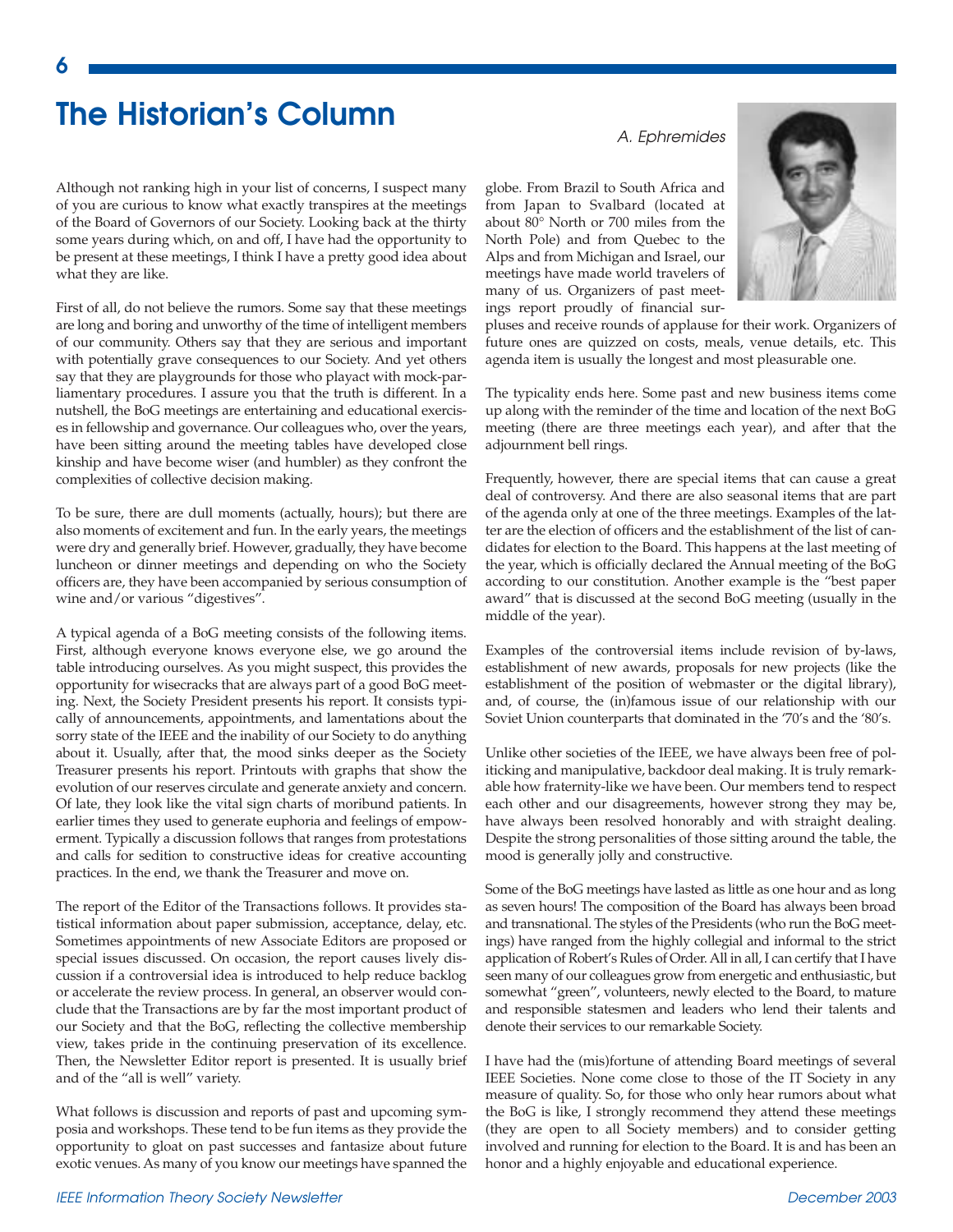## **Robert Gallager and Bob Metcalfe Selected For Prestigious Marconi International Fellowship**

Robert Gallager, a widely respected Massachusetts Institute of Technology academician and inventor of advanced communications codes, and Robert Metcalfe, who developed the ubiquitous Ethernet computer networking standard, will share this year's Marconi International Fellowship. They will join a select group of 30 of the world's most influential communications technology pioneers previously awarded the highly coveted annual recognition by the Guglielmo Marconi International Fellowship Foundation at Columbia University.

"In light of this 30th anniversary year of Ethernet it's entirely appropriate for a giant among information theorists and one who pioneered a practical application for high-speed data communications to be selected the 2003 Marconi Fellows," Dr. Charles Kao, chairman of this year's Selection Committee, observed. "The seminal contributions of Robert Gallager and Robert Metcalfe are truly representative of the audacious innovations in communications technology which the Marconi International Fellowship seeks to recognize and celebrate."

The annual Marconi Fellowship, which includes a \$100,000 honorarium to be shared by this year's honorees, recognizes individuals whose aspirations, careers, and accomplishments in communications technology emulate those of Guglielmo Marconi -- scientist, engineer, inventor, and entrepreneur. The award ceremony will take place in New York on Friday, October 3, 2003.

Robert Gallager is a disciple and former collaborator of the late Claude Shannon, the founder of modern information theory that quantifies the limits of information transmitted over a communications channel. In his 1960 MIT doctoral dissertation, Professor Gallager developed a series of "Low Density Parity Check Codes" that, while long recognized as breakthrough theoretical formulae, are only now being appreciated for their practicality in achieving Shannon's theoretical limitations.

Professor Gallager is a 1953 graduate of the University of Pennsylvania and was a member of the MIT faculty from 1960 until 2001, when he became Professor Emeritus. He was a longtime consultant to Codex Corporation, which pioneered data communications and was subsequently absorbed by Motorola, Inc. [NYSE:MOT]. An author of numerous research papers, his book, Information Theory and Reliable Communications is still considered the "bible" on the topic, and his textbooks, Data Networks (joint with D. Berksekas) and Discrete Stochastic Processes, are widely used by graduate students.

A 1969 MIT graduate with postgraduate degrees from Harvard University, Robert Metcalfe is a revered technology visionary who developed Ethernet as a standard for interconnecting computers for high-speed data transfer. At the time, he was working as an engineer-scientist at the famed Palo Alto Research Center (PARC). He went on to be a founder of 3Com Corporation

[NASDAQ:COMS], where at various times he was chairman, CEO and led engineering, marketing and sales organizations.

From 1976 through 1983 he was consulting associate professor of electrical engineering at Stanford University. During the 1990's he became a publisher and industry pundit, serving as CEO of InfoWorld Publishing Company and writing a column, "From the Ether", as well as contributing think pieces and often appearing as a speaker at events and on broadcast interviews. In 2001 he joined Polaris Venture Partners as a general partner, specializing in Boston-area information technology start-ups.

Both of the designated Marconi Fellows have amassed many honors over their careers. Professor Gallager is a life Fellow of the Institute of Electrical and Electronics Engineers (IEEE), member of the National Academy of Engineering (1979), the National Academy of Sciences (1992), and a Fellow of the American Academy of Arts and Sciences (1999). His honors include the IEEE Baker Prize Paper Award (1966), IEEE IT Shannon Award (1983), MIT Graduate Student Council Teaching Award (1992-3), the IEEE Bennet Prize Paper Award (1993), and two Golden Jubilee Paper Awards from the IEEE IT Society in 1998. He received the IEEE Medal of Honor in 1990. In 1999, he received the Harvey Prize in Science and Technology from the Technion, Haifa and in 2002 received the Eduard Rhein Prize for basic research.

Dr. Metcalfe holds the coveted 1980 Grace Murray Hopper Award of the Association for Computing Machinery (ACM) and was recognized in 1988 with the IEEE Alexander Graham Bell Medal, which was followed in 1996 with the IEEE Medal of Honor. He was elected to the National Academy of Arts and Sciences (1995), the National Academy of Engineering (1997), and as a Fellow of the International Engineering Consortium (1999). He serves on the boards of a number of Polaris Venture Partners companies, and is a director of Earthlink, MediaLabEurope, among others, and is a Trustee of MIT.

#### **About the Marconi Foundation**

With its motto, "Communications for Goodness Sake," the Guglielmo Marconi International Fellowship Foundation at Columbia University is dedicated to nurturing, recognizing and celebrating individuals whose ingenious application of communications technology has a positive and lasting impact on human progress around the globe. Established in 1974 through an endowment organized by Gioia Marconi Braga, the Foundation is best known for the Marconi International Fellowship, awarded annually to outstanding individuals whose scope of work and influence emulate the principle of "creativity in service to humanity" that drove Guglielmo Marconi, the father of modern communications. Additional information is available on the Foundation's website, www.marconifoundation.org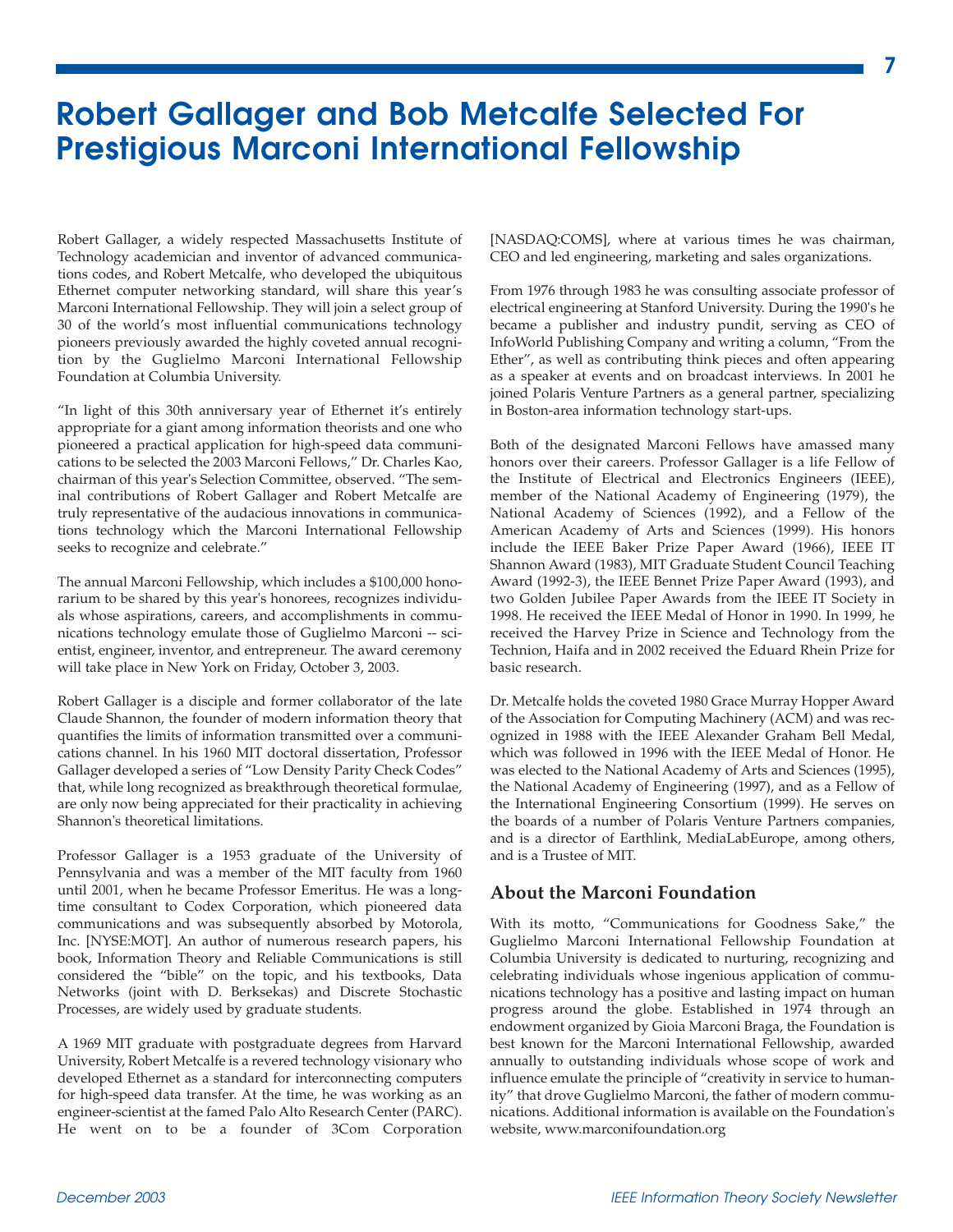#### **GOLOMB'S PUZZLE COLUMN™ Irreducible Divisors of Trinomials Solutions**

*Solomon W. Golomb*

1. "A primitive polynomial *f*(*x*) of degree  $n \ge 2$  divides infinitely many trinomials over *GF*(2)".

*Proof.* Let  $\alpha$  be a root of  $f(x)$ . By "primitivity", all the values  $1, \alpha, \alpha^2, \alpha^3, \ldots, \alpha^{2^n-2}$  are distinct, and are all the non-zero elements of *GF*(2<sup>*n*</sup>). Therefore, for each  $j, 0 < j < 2<sup>n</sup> - 1$ ,  $1 + \alpha^j = \alpha^k$  with  $0 < k < 2^n - 1$  and  $j \neq k$ . Hence,  $f(x)$  divides the trinomial  $1 + x^j + x^k$  for these values of *j* and *k*. In addition,  $f(x)$  divides  $1 + x^{J} + x^{K}$  for every *J* with  $J \equiv j$ (mod  $2^n - 1$ ) and  $K \equiv k \pmod{2^n - 1}$ , since  $1 + \alpha^f + \alpha^K =$  $1 + \alpha^{j} + \alpha^{k} = 0$ , in view of  $\alpha^{2^{n}-1} = 1$ .

2. "If  $f(x)$  is irreducible with primitivity  $t$  and  $f(x)$  divides no trinomials of degree  $lt$  *t*, then  $f(x)$  divides no trinomials."

*Proof (by contradiction).* Suppose  $f(x)$  divides the trinomial  $x^N + x^A + 1$  of degree  $N > t$ , and let  $\alpha$  be a root of  $f(x)$ . Since *f*(*x*) has primitivity *t*,  $\alpha^t = 1$ . Since  $f(\alpha) = 0$ , where  $\alpha$  is a root of  $f(x)$ , any polynomial  $g(x)$  divisible by  $f(x)$  also has  $\alpha$  as a root, since  $g(x) = f(x) \cdot q(x)$  gives  $g(\alpha) = f(\alpha) \cdot q(\alpha) =$  $0 \cdot q(\alpha) = 0$ . Thus,  $\alpha^N + \alpha^A + 1 = 0$ , from which  $\alpha^n + \alpha^n +$ 1 = 0 where  $n \equiv N \pmod{t}$  and  $a \equiv A \pmod{t}$ , where we choose both *n* and *a* to be less than *t*, from which  $f(x)$  divides the trinomial  $x^n + x^a + 1$ , of degree <*t*.

3. "If  $p \ge 5$  is a prime for which 2 is primitive modulo  $p$ , then  $f(x) = (x^p - 1)/(x - 1) = 1 + x + x^2 + \cdots + x^{p-1}$  is an irreducible polynomial which divides no trinomials."

*Proof.* For each prime  $p$ ,  $\Phi_p(x) = \frac{x^p - 1}{x - 1}$  is the "cyclotomic polynomial" over the rational field Q, whose roots are the  $\phi(p) = p - 1$  primitive *p<sup>th</sup>roots* of unity. While all cyclotomic polynomials are irreducible over  $Q$ ,  $\Phi_p(x)$  remains irreducible over *GF*(2) if and only if 2 is primitive modulo *p*. In this case,  $f(x) = \Phi_p(x)$  has primitivity  $t = p$ , and any root  $\alpha$  of this *f*(*x*) has  $\alpha$ <sup>*p*</sup> = 1. Note that for *p*  $\geq$  5, the minimum polynomial for such a root of unity has  $p > 3$  non-zero terms. By Result 2, above, if this *f*(*x*) divides *any* trinomial, it must divide a trinomial of degree  $, say  $x^n + x^a + 1$  with$ *n* < *p*. But then the root  $\alpha$  of  $f(x)$  is a root of this trinomial of degree  $\leq p-1$ , whereas the unique polynomial of degree  $\leq p-1$  with  $\alpha$  as a root is the *minimal* polynomial of  $\alpha$ ,  $f(x) = \Phi_p(x)$ , of degree  $p-1$ , which has *more than three terms.*

*Note.* There are also many other irreducible polynomials which divide no trinomials. These three problems are the easy results.

## **Gerard J. Foschini Named Bell Labs Fellow**

*Alex Dumas*

Bell Labs President Bill O'Shea and Lucent's R&D leadership have chosen seven employees as 2002 Bell Labs Fellows. The annual award, Bell Labs' highest honor, recognizes sustained research and development contributions to the company. The 2002 awards mark the 20th year of the program. Since it began, 198 scientists and engineers have joined this elite group. Each new Fellow will receive a sculpture, a personal Fellows plaque and a cash award. A plaque of each will be added to the "wall of honor" in the Murray Hill, N.J., lobby. Aformal luncheon to honor the recipients is scheduled for September.

The 2002 winners are:

\*Alvin Barshefsky, Lucent Worldwide Services,

for his sustained performance in the area of software and services development.

\*Young-Kai Chen, Bell Labs Research, for his pioneering working in developing high-speed devices and circuits.



**Gerard J. Foschini**

\*Gerard J. Foschini, Bell Labs Research, for his breakthrough invention of the BLAST concept that has the potential to revolutionize wireless technology.

\*Theodore M. Lach, Integrated Network Solutions, for his innovation and technical leadership in switching system component and product reliability, silicon fabrication techniques and contributions to industry standards.

\*Rajeev R. Rastogi, Bell Labs Research, for contributions in the areas of network management and database systems, and the successful application of these innovations to Lucent products.

\*William D. Reents, Supply Chain Networks, for pioneering work in analytical science and development of leadingedge characterization tools and methodologies.

\*Joseph A. Tarallo, Mobility Solutions, for sustained contributions to second- and third-generation wireless technology, and base station architecture and design.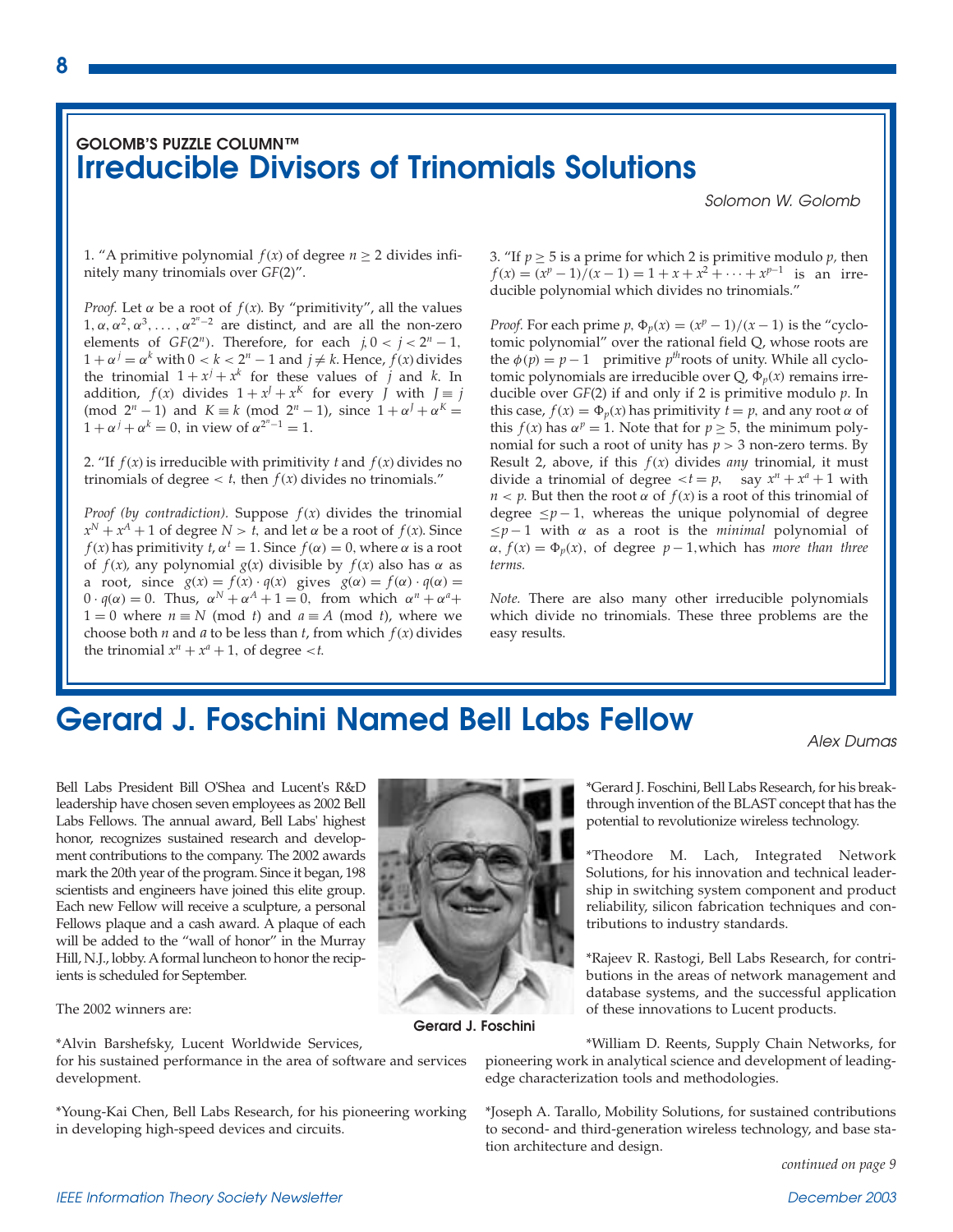

## **GOLOMB'S PUZZLE COLUMN™ Overlapping Subsets** *– Solomon W. Golomb*

A former student in my undergraduate course in combinatorial analysis recently wrote to me with a question. The 900 students in the graduate program he is now attending are partitioned into 90-student sections (for manageable class sizes) in each of several courses. These partitionings are supposedly performed randomly, and independently from one course to another. Yet he estimates an overlap of about 25 students between "his" sections in two of these courses, which seemed highly improbable to him. He sought my assistance in addressing this issue.

1. Let's generalize to the following problem: From a set *S* of *N* elements, subsets *A* and *B* are formed, independently and at random, with *a* elements in *A* and *b* elements in *B*.

- (a)What is the expected number *M* of overlaps between set *A* and set *B*?
- (b)What is the probability *pr*(*k*) of exactly *k* overlaps between sets *A* and *B*? (Use binomial coefficients in your answer.)
- (c) From your answer to 1.b., obtain a fairly simple expression for the ratio  $\frac{pr(k+1)}{pr(k)}$ .
- 2. For the case  $N = 900$ ,  $a = b = 90$ ,
	- (a) What is the value of *M*?
	- (b) Evaluate  $\frac{pr(k+1)}{pr(k)}$  for each  $k, 0 \le k \le M+2$ .
	- (c) From your answer to 2.b., what is the *mode* of the distribution {*pr*(*k*)}? (That is, for what value of *k* is *pr*(*k*) biggest?)

3. Stirling's approximation formula for *n*! says  $n! \sim \sqrt{2\pi n} \left(\frac{n}{e}\right)^n$ , as  $n \to \infty$ , where  $e = 2.718...$  is the base of natural logarithms, and  $\pi = 3.14159...$ 

- (a) In your answer to 1.b., substitute  $N = 900$ ,  $a = b = 90$ , and then substitute Stirling's approximation for each of the factorials (in each of the binomial coefficients) for the case  $k = M$ .
- (b) Simplify the expression in 3.a., by cancellation between numerator and denominator.
- (c) What numerical value does 3.b. yield for *pr*(*M*)?

4. The Poisson Distribution with parameter λ, given by  $Pr(k) = e^{-\lambda} \cdot \frac{\lambda^k}{k!}$  for integers  $k \ge 0$ , is often used to approximate other distributions with mean equal to  $\lambda$ .

- (a) Using the value of *M* from problem 1.a., what value does the Poisson Distribution give at  $\lambda = k = M$ ?
- (b) The value of *pr*(*M*) in 3.c. used the Stirling approximation to *n*! Which approximation to the "true" value of *pr*(*M*), from 3.c. or from 4.a., do you believe is closer?
- (c) How does  $\frac{Pr(k+1)}{Pr(k)}$  with  $\lambda = M$  compare with  $\frac{pr(k+1)}{pr(k)}$  in 2.b., for *k* in the interval  $[M-2, M+2]$ ?

5. Use any approximation method to evaluate *pr*(25) for the case in Problem 2. Was the student's intuition correct?

#### **Gerard J. Foschini Named Bell Labs Fellows (continued from page 8)**

"These people represent the best of the best in the Bell Labs R&D community," O'Shea noted. "The consistently excellent work of these individuals and their colleagues is the type of role-model R&D that is needed to bring Lucent again to the forefront of the communications industry." A new class of Fellows is named each year based on accomplishments in the previous calendar year. Past winners include such luminaries as Dennis Ritchie and Ken

Thompson, creators of the UNIX™ operating system; Roy Weber, creator of toll-free calling technology; Nobel Prize winner Horst Stormer; and Federico Capasso, co-inventor of the quantum cascade laser. Profiles on the new Fellows will appear in future issues of LT Today and Bell Labs News.

UNIX is a registered trademark of The Open Group.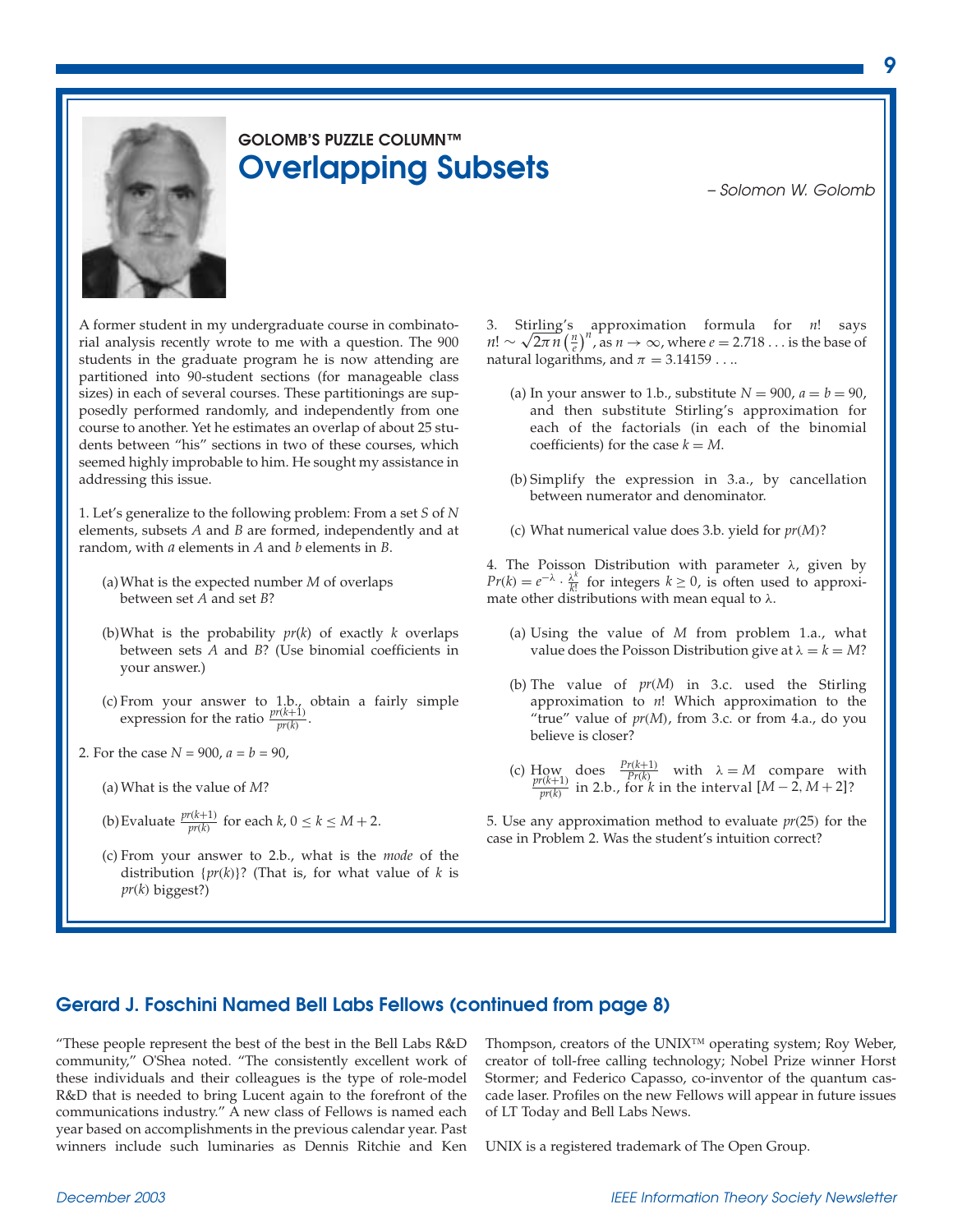#### **Hidden Markov Models and the Baum-Welch Algorithm (continued from page 1)**

$$
\Pr([S(k)]_0^N = [s_k]_0^N) = \Pr(S(0) = s_0) \cdot \prod_{n=1}^N \Pr(S(n) = s_n | [S(k)]_0^{n-1} = [s_k]_0^{n-1})
$$
\n(1)

For the sequence of random variables to be a Markov Chain the conditional probabilities must only be a function of the last random variable in the condition so that equation (1) reduces to

$$
\Pr\left(\left[\mathbb{S}(k)\right]_0^N = \left[s_k\right]_0^N\right) = \Pr(\mathbb{S}(0) = s_0).
$$
\n
$$
\prod_{n=1}^N \Pr(\mathbb{S}(n) = s_n | \mathbb{S}(n-1) = s_{n-1})
$$
\n(2)

In my work, the transition probabilities were stationary, that is they are constant functions of time:

$$
Pr(\mathbb{S}(n) = j \mid \mathbb{S}(n-1) = i) = Pr(\mathbb{S}(1) = j \mid \mathbb{S}(0) = i) \stackrel{\text{def}}{=} p_{ij}
$$

In addition to the Markov Chain, let { $\mathbb{Y}(t): t \in \mathcal{N}$ } be a sequence of random variables (called random observations). It will be convenient to assume that the values are confined to a discrete set and an experiment consists of observing values of *T* consecutive random variables. Again, treating a more general case will only obscure the basic ideas.

Applying recursive factorization to the joint distribution of the first  $T + 1$  random states and first  $T$  random observations:

$$
\Pr\left(\left[\mathbb{S}(t)\right]_0^T = [s_t]_0^T \text{ and } [\mathbb{Y}(t)]_1^T = [y_t]_1^T\right) =
$$
\n
$$
\Pr(\mathbb{S}(0) = s_0) \cdot \prod_{t=1}^T \Pr\left(\mathbb{S}(t) = s_t \mid [\mathbb{S}(k)]_0^{t-1} = [s_k]_0^{t-1}\right).
$$
\n
$$
\prod_{t=1}^T \Pr(\mathbb{Y}(t) = y_t \mid [\mathbb{S}(k)]_0^T = [s_k]_0^T \text{ and } [\mathbb{Y}(k)]_1^{t-1} = [y_k]_1^{t-1}
$$
\n(3)

The next simplifying assumption is that the conditional probability distribution of  $\mathbb{Y}(t)$  given all states and all previous random observations is only a function of S(*t*) (and not of time). I considered also the case when the distribution of  $\mathbb{Y}(t)$  depends on  $\mathbb{S}(t)$ and S(*t* − 1). However, though it added little to the computational complexity, it added significantly to the number of parameters to be estimated. Making use of the above conditions,

$$
Pr([S(t)]_0^T = [s_t]_0^T \text{ and } [Y(t)]_1^T = [y_t]_1^T) =
$$
  
\n
$$
Pr(S(0) = s_0) \cdot \prod_{t=1}^T Pr(S(t) = s_t | S(t-1) = s_{t-1}).
$$
  
\n
$$
\prod_{t=1}^T Pr(Y(t) = y_t | S(t) = s_t)
$$
\n(4)

To simplify notation, define

$$
f(y \mid s) \stackrel{\text{def}}{=} \Pr(\mathbb{Y}(t) = y \mid \mathbb{S}(t) = s),
$$
  
\n
$$
\stackrel{\text{def}}{=} [s_t]_0^T,
$$
  
\n
$$
\stackrel{y}{y} \stackrel{\text{def}}{=} [y_t]_1^T, \text{ and}
$$
  
\n
$$
p(\underline{s}, \underline{y}) \stackrel{\text{def}}{=} \Pr([\mathbb{S}(t)]_0^T = \underline{s} \text{ and } [\mathbb{Y}(t)]_1^T = \underline{y}).
$$

With this notation we have

#### *IEEE Information Theory Society Newsletter December 2003*

$$
Pr([S(t)]_0^T = [s_t]_0^T \text{ and } [\mathbb{Y}(t)]_1^T = [y_t]_1^T) =
$$
  

$$
p(\underline{s}, \underline{y}) = p_{s_0} \prod_{t=1}^T p_{s_{t-1}s_t} f(y_t | s_t)
$$
(5)

This formula gives the probability of the atoms of the model, that is, those events that can not be subdivided into smaller events. The probability of any event describable in the model is the sum of the probability of the atoms.

Of course, the probabilities are functions of the parameters of the model, which we will denote by:

$$
\lambda \stackrel{\text{def}}{=} \begin{cases} p_s: 1 \le s \le M, \\ p_{s\sigma}: 1 \le s, \sigma \le M, \\ f(y \mid s): 1 \le y \le Y, 1 \le s \le M \end{cases}
$$

and use  $\lambda$  as a function argument where appropriate.

#### **Questions**

What questions are of interest? One question is what is the probability that an *T*-tuple of  $Y(t)$  will be observed. This, of course, is a function of the parameters. The probability of an *T*-tuple of observations is just the sum over all state sequences of the probabilities of the corresponding atoms:

$$
p(\underline{y};\lambda) \stackrel{\text{def}}{=} \Pr\big([\mathbb{Y}(t)]_1^T = [y_t]_1^T; \lambda\big) = \sum_{\underline{s}} p(\underline{s}, \underline{y}; \lambda) \quad (6)
$$

Then  $p(y; \lambda)$  is the probability of the observations, *y*. It is also the likelihood function for  $\lambda$  given the observations,  $\overline{y}$ . A standard problem is to choose  $\lambda$  to maximize the likelihood function.

It is frequently the case that the random observables,  $\{Y(t): t \in \mathcal{N}\}\)$ , are observed for some period of time and it is desired to find some information about the state sequence from those observations. For example, given the event,  $\{[\mathbb{Y}(t)]_1^T =$  $[y_t]_1^T$ , we may wish to find the probability distribution of the state at a specified time,  $\tau$ . That is we wish to find, for a given sequence of observations, the probability distribution of  $s<sub>τ</sub>$  given those observations:

$$
Pr(\mathbb{S}(\tau) = s_{\tau} | [\mathbb{Y}(t)]_1^T = [y_t]_1^T)
$$

Since,

$$
Pr(S(\tau) = s_{\tau} | [\mathbb{Y}(t)]_1^T = [y_t]_1^T) = \frac{Pr(S(\tau) = s_{\tau} \text{ and } [\mathbb{Y}(t)]_1^T = [y_t]_1^T)}{Pr([\mathbb{Y}(t)]_1^T = [y_t]_1^T)}
$$

the computation of the a posteriori probability is equivalent to computing the joint probability. Referring to equation (5), we see that this reduces to computing

$$
\Gamma_{\tau}(s_{\tau}) \stackrel{\text{def}}{=} Pr(\mathbb{S}(\tau) = s_{\tau} \text{ and } [\mathbb{Y}(t)]_1^T = [y_t]_1^T)
$$
\n
$$
= \sum_{[s_t]_0^{\tau-1}} \sum_{[s_t]_{t+1}^T} p_{s_0} \prod_{t=1}^N p_{s_{t-1}s_t} f(y_t \mid s_t) \tag{7}
$$

for each choice of  $s_t$ . With the exception of  $s_t$ , each indexed state is a summation variable and, with the exception of *s*0, occurs in exactly two factors. It is easily deduced that the equation can be expressed in terms of the product of matrices.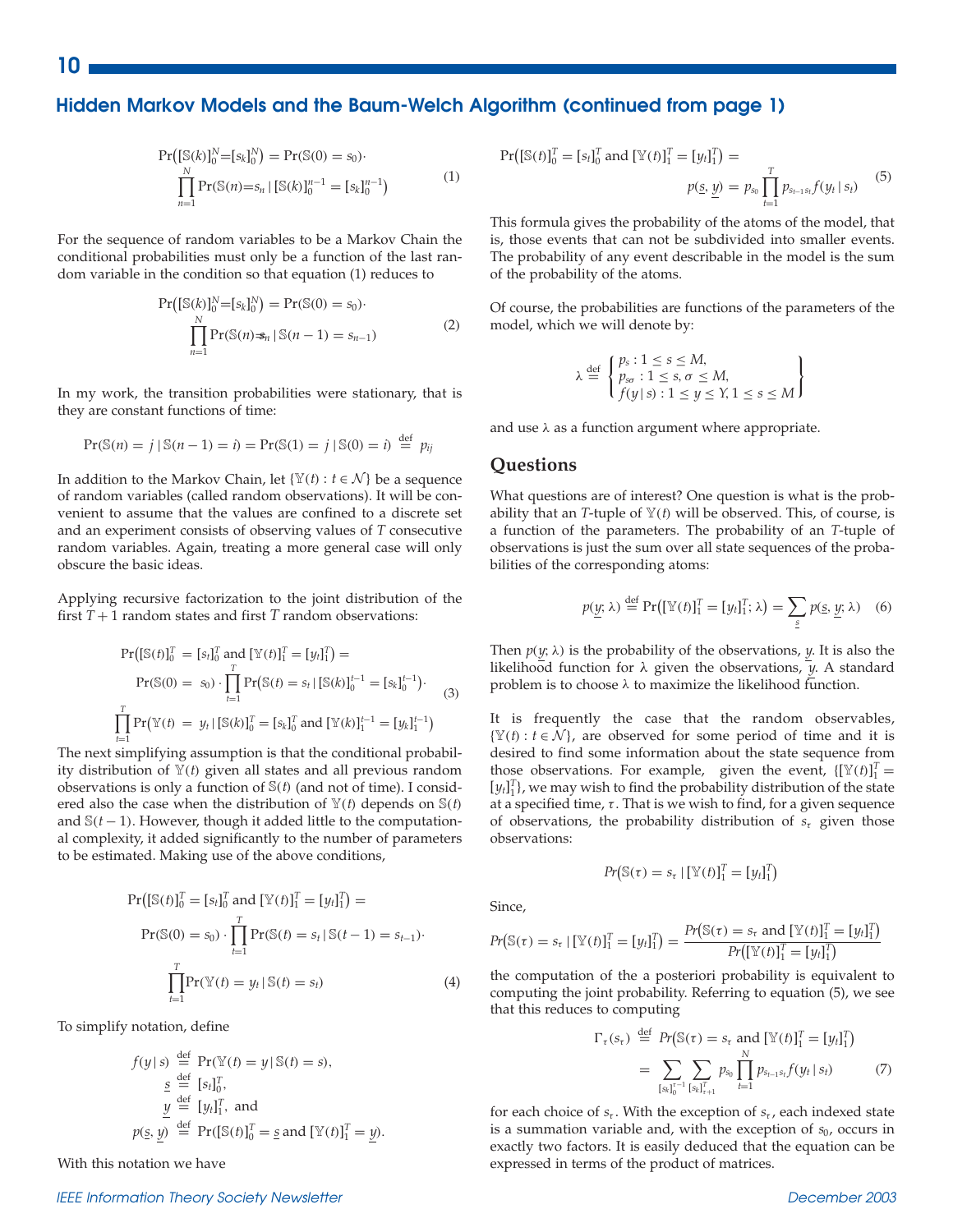However, there is a better (at least to me) approach to computing this probability. We begin with the joint probability of the *T*-tuple of observations and the state at time  $\tau$  and apply recursive factorization where the first event is the set of observations up through time,  $\tau$ , and the state at time  $\tau$ .

$$
Pr([\mathbb{Y}(t)]_1^T = [y_t]_1^T \text{ and } \mathbb{S}(\tau) = s_\tau)
$$
  
= 
$$
Pr([\mathbb{Y}(t)]_1^{\tau} = [y_t]_1^{\tau} \text{ and } \mathbb{S}(\tau) = s_\tau).
$$
  

$$
Pr([\mathbb{Y}(t)]_{\tau+1}^T = [y_t]_{\tau+1}^T | [\mathbb{Y}(t)]_1^{\tau} = [y_t]_1^{\tau} \text{ and } \mathbb{S}(\tau) = s_\tau)
$$

Now Markovity of the state sequence implies that the probablility of  $[\mathbb{S}_t]_{\tau+1}^T$  and therefore the probability of  $[\mathbb{Y}_t]_{\tau+1}^T$  are independent of history prior to time  $\tau$ . So the condition on the Y in the second term drop out and the factorization reduces to

$$
\Pr([\mathbb{Y}(t)]_1^T = [y_t]_1^T \text{ and } \mathbb{S}(\tau) = s_t)
$$
  
= 
$$
\Pr([\mathbb{Y}(t)]_1^r = [y_t]_1^r \text{ and } \mathbb{S}(\tau) = s_t) \cdot
$$
  

$$
\Pr([\mathbb{Y}(t)]_{\tau+1}^T = [y_t]_{\tau+1}^T | \mathbb{S}(\tau) = s_t)
$$

We next address the problem of computing these factors,

$$
\alpha_{\tau}(s) \stackrel{\text{def}}{=} \Pr\bigl([\mathbb{Y}(t)]_1^{\tau} = [y_t]_1^{\tau} \text{ and } \mathbb{S}(\tau) = s\bigr),
$$
  

$$
\beta_{\tau}(s) \stackrel{\text{def}}{=} \Pr\bigl([\mathbb{Y}(t)]_{\tau+1}^{\tau} = [y_t]_{\tau+1}^{\tau} | \mathbb{S}(\tau) = s\bigr)
$$

and

$$
\Gamma_{\tau}(s) = \alpha_{\tau}(s) \cdot \beta_{\tau}(s)
$$

I remark that

$$
\sum_{s} \alpha_T(s) = \Pr\bigl([\mathbb{Y}(t)]_1^T = [y_t]_1^T\bigr) = p(\underline{y}; \lambda).
$$

Now recursive factoring of  $\alpha_{\tau}(s)$  where the first factor is the observations up through time  $\tau - 1$  and the state at time  $\tau - 1$ gives

$$
\alpha_{\tau}(s) \equiv \Pr\bigl([\mathbb{Y}(t)]_1^{\tau} = [y_t]_1^{\tau} \text{ and } \mathbb{S}(\tau) = s\bigr)
$$
  
= 
$$
\sum_{\sigma} \Pr\bigl([\mathbb{Y}(t)]_1^{\tau-1} = [y_t]_1^{\tau-1} \text{ and } \mathbb{S}(\tau-1) = \sigma\bigr).
$$
  

$$
\Pr\bigl(\mathbb{Y}(\tau) = y_{\tau} \text{ and } \mathbb{S}(\tau) = s \mid [\mathbb{Y}(t)]_1^{\tau-1} = [y_t]_1^{\tau-1} \text{ and } \mathbb{S}(\tau-1) = \sigma\bigr)
$$

Again, Markovity implies that the condition,  $[\mathbb{Y}(t)]_1^{\tau-1} = [y_t]_1^{\tau-1}$ can be dropped from the second factor:

$$
\alpha_{\tau}(s) = \sum_{\sigma} \Pr\left[\mathbb{Y}(t)\right]_{1}^{\tau-1} = [y_{t}]_{1}^{\tau-1} \text{ and } \mathbb{S}(\tau-1=\sigma)\cdot
$$
  

$$
\Pr\left[\mathbb{Y}(\tau) = y_{\tau} \text{ and } \mathbb{S}(\tau) = s \,|\, \mathbb{S}(\tau-1) = \sigma\right)
$$

The first factor is just  $\alpha_{\tau-1}(\sigma)$  and the second factor is  $p_{\sigma s} \cdot f(y_{\tau} | s)$ and above equation becomes the recursion:

$$
\alpha_{\tau}(s) = \sum_{\sigma} \alpha_{\tau-1}(\sigma) p_{\sigma s} f(y_{\tau} \mid s)
$$
 (8)

Similarly, a reverse time recursion exists for  $\beta_{\tau}(s)$ :

$$
\beta_{\tau}(s) = \sum_{\sigma} p_{s\sigma} f(y_{\tau+1} | \sigma) \beta_{\tau+1}(\sigma) \tag{9}
$$

Finally we have

$$
\Pr\left(\mathbb{S}(\tau) = s \text{ and } [\mathbb{Y}(t)]_1^T = [y_t]_1^T\right) = \Gamma_\tau(s)
$$
  
=  $\alpha_\tau(s)\beta_\tau(s)$ 

and

$$
\Pr(\mathbb{S}(\tau) = s | \underline{y}) = \frac{\alpha_{\tau}(s) \cdot \beta_{\tau}(s)}{\sum_{\sigma} \alpha_{T}(\sigma)}.
$$

Once we have routines for computing  $\alpha$  and  $\beta$  we can compute not only  $Pr(S(t) = s | y)$  but also the a posteriori probability of other 'local' events, such as the event,  $\{\mathbb{S}(t) = s \text{ and } \mathbb{S}(t+1) = \sigma\}.$ In this case the expression is

$$
Pr(S(t-1) = s, S(t) = \sigma \text{ and } [\mathbb{Y}(\tau)]_1^T = \underline{y})
$$
  
=  $\alpha_t(s) p_{s\sigma} f(y_{t+1} | \sigma) \beta_{t+1}(\sigma)$   
 $\equiv \Gamma_t(s, \sigma) (10)$ 

#### **Improving on Estimates of Parameters**

At this point Leonard Baum and I found that we had both been working independently on Hidden Markov Chains and had both come up with essentially the same calculation for a posteriori probabilities of 'local' events. At that point we joined forces.

Now, the above calculations were based upon specified parameter values. What if those parameter values did not adequately represent the phenomena under investigation? My thoughts proceeded as follows. While the parameters may not be accurate, the a posteriori probabilities may translate to better parameters.

For example, from the frequency interpretation of probability, if we could observe the state sequence over a long period of time and count the number of times the state, *s*, occurs, the frequency of occurrence should be approximately  $Pr(S(t) = s)$  If the assumed parameters are correct, we will get *ps*, where for a large enough period of time *p* will be the stationary distribution (the eigenvector with eigenvalue 1) of the transition matrix.

Furthermore, if the observation sequence,  $[y_t]_1^T$ , is a typical sequence in the Information Theoretic sense, that is, it has high probability using the parameters of the model, then the expected frequencies of states given the observations should also be approximately  $p_s$ , where  $p_s$  is the stationary distribution, not the initial distribution. Expressed in equation form:

$$
\frac{\sum_{t=1}^{T} \Pr(\mathbb{S}(t) = s | [\mathbb{Y}(\tau)]_1^T = [y_\tau]_1^T)}{T} \approx p_s.
$$

Similarly, from the frequency interpretation of probability, if we could observe the state sequence over a long period of time and count the number of times the state, *s*, occurs followed by σ , the frequency of occurrence should be approximately  $Pr(S(t-1) = s)$ and  $\mathbb{S}(t) = \sigma$ ). If the assumed parameters are correct, we will get  $p_s \cdot p_{s\sigma}$ .

Again if the observation sequence,  $[y_t]_1^T$ , is a typical sequence in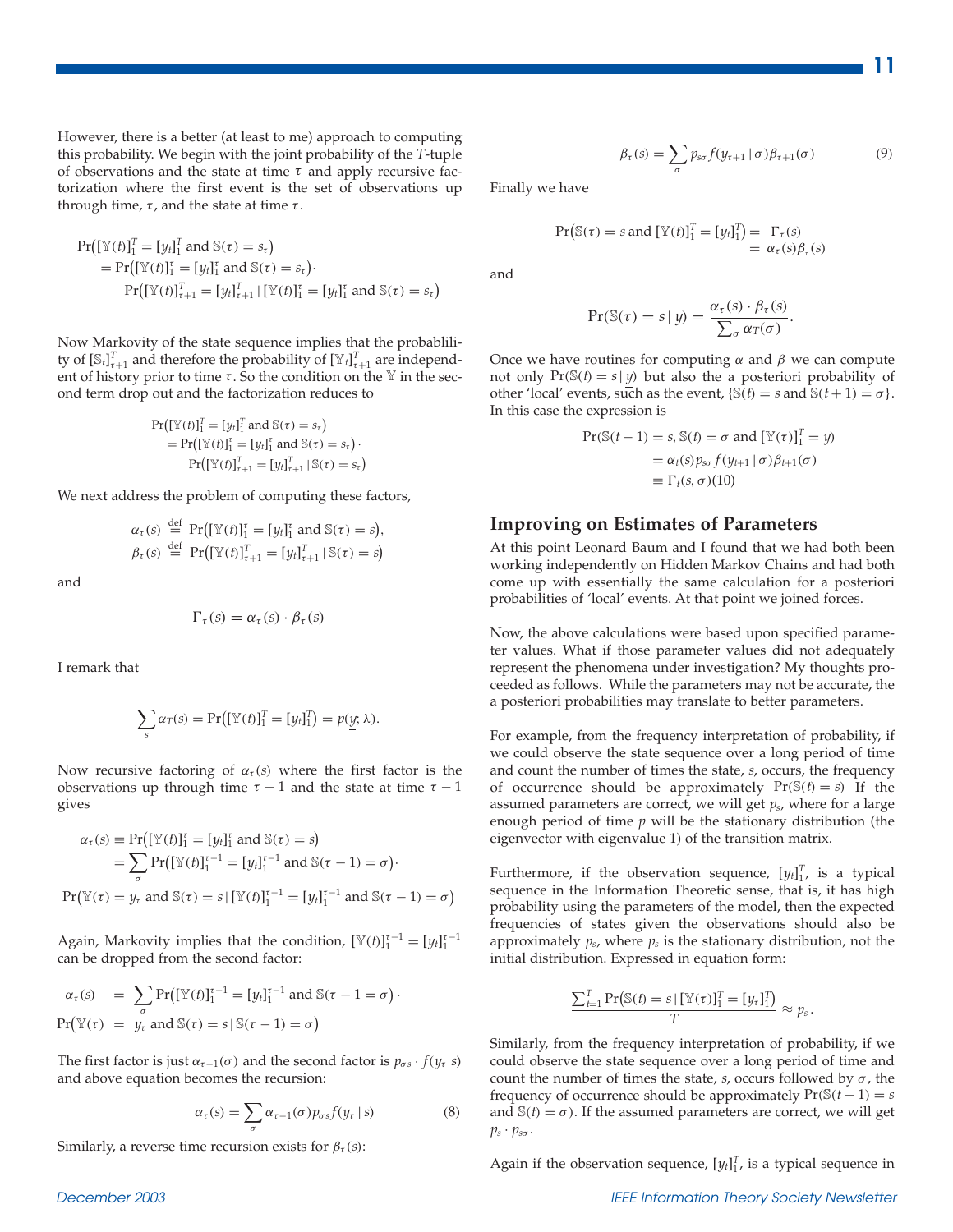the Information Theoretic sense, then the expected frequencies of state transitions given the observations should also be approximately  $p_s \cdot p_{s\sigma}$ . Expressed in equation form:

$$
\frac{\sum_{t=1}^{T} \Pr\big(\mathbb{S}(t-1) = s, \mathbb{S}(t) = \sigma | [\mathbb{Y}(\tau)]_1^T = [y_\tau]_1^T\big)}{T} \approx p_s \cdot p_{s\sigma}.
$$

Finally, if we could observe the state sequence and the observation sequence and count the number of times  $\mathcal{S}(t) = s$ ,  $\mathcal{Y}(t) = y$ , and the frequency should approximate  $p_s f(y|s)$ . Again, if the observed sequence is a typical sequence for the given parameters, the a posteriori expected frequencies should approximate *ps f*(*y*|*s*), i.e.,

$$
p_s f(y \mid s) \approx \frac{\sum_{t=1}^{T} \Pr(s(t) = s, \mathbb{Y}(t) = y | [\mathbb{Y}(\tau)]_1^T = [y_t]_1^T)}{\sum_{t \in \{t : y = y_t\}} \Pr(s(t) = s | [\mathbb{Y}(\tau)]_1^T = [y_t]_1^T)}{\frac{\sum_{t \in \{t : y = y_t\}} \Pr(s(t) = s | [\mathbb{Y}(\tau)]_1^T = [y_t]_1^T)}{\tau}}
$$

My next thought was that if *y* was generated by a model with different parameter values and therefore not a typical sequence for the assumed values, the a posteriori frequencies, influenced by behavior of  $[y_\tau]_1^T$ , may be a better indication of the true parameters that the initial guess. So I replaced the parameter values by the expected frequencies and recomputed  $p(y; \lambda)$  where

$$
\lambda' \stackrel{\text{def}}{=} \begin{cases} p_s(\lambda') = \frac{\sum_{l=1}^{T} \Pr(\mathbb{S}(t) = s | [\mathbb{Y}(\tau)]_1^T = [y_t]_1^T)}{T} \\ p_{s\sigma}(\lambda') = \frac{\sum_{l=1}^{T} \Pr(\mathbb{S}(t-1) = s, \mathbb{S}(t) = \sigma | [\mathbb{Y}(\tau)]_1^T = [y_t]_1^T)}{T} \\ f(y | s; \lambda') \leftarrow \frac{\sum_{l=1}^{T} \Pr(\mathbb{S}(t) = s, \mathbb{Y}(t) = y | [\mathbb{Y}(\tau)]_1^T = [y_t]_1^T)}{T p_s(\lambda')} \end{cases} (11)
$$

I was please to find that  $p(y; \lambda') > p(y; \lambda)$ . In other words, this substitution increased the likelihood function! I tried this transformation on several Hidden Markov Models and the likelihood function always increased. Leonard Baum tried it on a number of examples and again the likelihood function always increased.

That is my contribution to the Baum-Welch `algorithm', the easy part. I tried to provide a mathematical proof that the likelihood always increases but I failed.

Baum, in cooperation with J. Eagon did the hard part by proving that this transformation either increases the likelihood function or leaves it constant. In the latter case,  $\lambda$  is a fixed point of the transformation. Their proof involved rather complex computations and applications of Hölder's inequality and the fact that the geometric mean is less than or equal to the arithmetic mean.

Later Baum, together with T. Petrie, G. Soules and N. Weiss, all at CRD/IDA at the time found a more elegant proof with the flavor of Information Theory which I will now discuss.

#### **The** *Q* **Function**

They began with the Kullback-Leibler divergence of two distributions:

$$
D(p_1, p_2) \equiv \sum_{\omega} p_1(\omega) \log \left( \frac{p_1(\omega)}{p_2(\omega)} \right)
$$

where  $p_1$  and  $p_2$  are two probability distributions on a discrete space and  $\omega$  is summed over that space. The interpretation of this number is that for an experiment consisting of multiple selections from the distribution  $p_1$ ,  $D(p_1, p_2)$  is the expected log factor of the probability in favor of  $p_1$  against  $p_2$ . It is an information theoretic measure and is known to be non-negative, equaling zero only when the  $p_2(\omega) = p_1(\omega)$  for all  $\omega$  for which  $p_1(\omega) > 0$ .

How does this apply to Hidden Markov Models? We let

$$
p_1(s) = \frac{p(s, \underline{y}; \lambda)}{p(y; \lambda)} \text{ and } p_2(s) = \frac{p(s, \underline{y}; \lambda')}{p(y; \lambda')}.
$$

Then  $p_1$  and  $p_2$  are distributions and

$$
0 \leq D(\lambda, \lambda') = \sum_{s} \frac{p(\underline{s}, \underline{y}; \lambda)}{p(\underline{y}; \lambda)} \log \left( \frac{p(\underline{s}, \underline{y}; \lambda) p(\underline{y}; \lambda')}{p(\underline{s}, \underline{y}; \lambda') p(\underline{y}; \lambda)} \right)
$$
  
= 
$$
\log \left( \frac{p(\underline{y}; \lambda')}{p(\underline{y}; \lambda)} \right) + \sum_{s} \frac{p(\underline{s}, \underline{y}; \lambda)}{p(\underline{y}; \lambda)} \log \left( \frac{p(\underline{s}, \underline{y}; \lambda)}{p(\underline{s}, \underline{y}; \lambda')} \right).
$$

We simplify this by defining

Then

$$
Q(\lambda, \lambda') \equiv \sum_{\underline{s}} p(\underline{s}, \underline{y}; \lambda) \log(p(\underline{s}, \underline{y}; \lambda')).
$$

$$
0 \le D(\lambda, \lambda') = \log \left( \frac{p(\underline{y}; \lambda')}{p(\underline{y}; \lambda)} \right) + \frac{Q(\lambda, \lambda) - Q(\lambda, \lambda')}{p(\underline{y}; \lambda)} \quad (12)
$$

and rearranging the inequality we have

$$
\frac{Q(\lambda, \lambda') - Q(\lambda, \lambda)}{p(y; \lambda)} \le \log \left( \frac{p(y; \lambda')}{p(y; \lambda)} \right)
$$

and this implies that if  $Q(\lambda, \lambda') > Q(\lambda, \lambda)$  then  $p(\lambda') > p(\lambda)$ 

#### **Hill Climbing**

We obtain a "hill climbing" algorithm by finding that  $\lambda'$  which maximizes  $Q(\lambda, \lambda')$  as a function of its second argument. If  $Q(\lambda, \lambda') > Q(\lambda, \lambda)$  then  $p(\lambda') > p(\lambda)$  and we have succeeded in increasing  $p(\lambda)$  which is the probability of the observations.

To maximize *Q*(λ,λ ) we begin by finding the critical points of *Q* as a function of  $\lambda'$  and subject to the stochastic constraints on the components of  $\lambda'$ . (A sample constraint is  $\sum_j p_{ij} = 1$ ).

Before proceeding, let's manipulate the expression for *Q*. In equation (5) the expression for  $p(s, y; \lambda)$  is a product, so its logarithm is a sum of log factors. Replacing  $\lambda$  by  $\lambda'$  in equation(5) and taking logarithms we have:

$$
\log(p(\underline{s}, \underline{y}; \lambda')) = \log(p_{s(0)}(\lambda')) + \sum_{t=1}^{T} \log(p_{s(t-1)s(t)}(\lambda') f(y(t); \lambda' | s(t-1)s(t)))
$$

Substituting into the definition for *Q* gives:

#### *IEEE Information Theory Society Newsletter December 2003*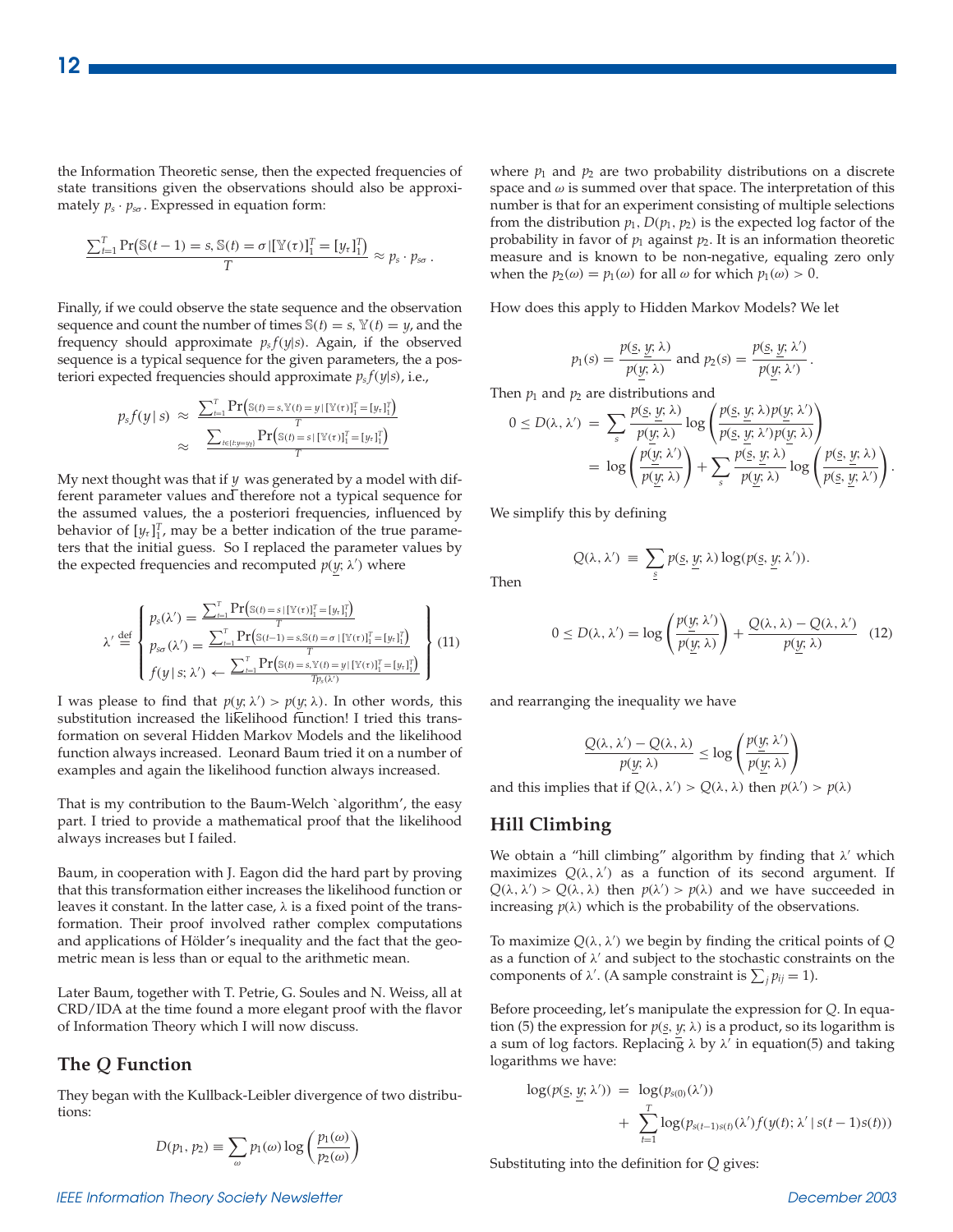$$
Q(\lambda, \lambda') = \sum_{\underline{s}} p(\underline{s}, \underline{y}, \lambda) \log(p_{s(0)}(\lambda')) \qquad (13)
$$
  
+ 
$$
\sum_{\underline{s}} p(\underline{s}, \underline{y}, \lambda) \sum_{t=1}^{T} \log(p_{s(t-1)s(t)}(\lambda') f(y(t); \lambda' | s(t-1)s(t))).
$$

From this equation it can be seen that it is easy to differentiate with respect to the components of  $\lambda'$ , add the appropriate Lagrange factors and solve. The result has already been displayed in equation (11).

#### **Applications**

There are too many papers published on applications to list here. In the area of speech recognition, here is a small sample:

F. Jelinek, L. Bahl, and R. Mercer, "Design of a linguistic statistical decoder for the recognition of continuous speech," *IEEE Trans. Inform. Theory*, vol. 21, May 1975.

L.R. Rabiner, "A tutorial on Hidden Markov models and selected applications in speech recognition", *Proceedings of the IEEE,* vol. 77, no. 2, Feb. 1989.

A. Poritz, "Linear predictive hidden Markov models and the speech signal," in *Proceedings of ICASSP '82,* May 1982.

#### **EM Theory**

In 1977, Dempster, Laird and Rubin collected a variety of maximum likelihood problems and methods of solving these problems that occurred in the literature. They found that all of these methods had some ideas in common and they named it the EM Algorithm, (standing for "Expectation, Maximization".)

The common problem is to maximize  $Prob(y, \Phi)$ , as a function of - where *y* is observed. (The probability of *y* is used in the case of discrete random variables and a density is maximized in the case of continuous random variables.) The observation, *y*, is viewed as "incomplete data" in the sense that there is a larger model containing "complete data" and *y* inherits its distribution by way of a mapping from the larger model to the observation model.

Mathematically: There is a probability space, *X* with a family of probability measures,  $p(x; \Phi)$ , and a mapping function,  $F$  with  $F(x) = y$ . The distribution, *q*, of *y* is

$$
q(y; \Phi) = \sum_{\{x: F(x) = y\}} p(x; \Phi).
$$

The conditional distribution of *x* given *y* is

$$
p(x \mid y; \Phi) = \frac{p(x; \Phi)}{q(y; \Phi)},
$$

provided  $F(x) = y$ .

Given a second value of  $\Phi$ , say  $\Phi'$  they define

$$
Q(\Phi, \Phi') = \mathcal{E}\{\log(p(x; \Phi')) \mid y; \Phi\},\
$$

where  $\mathcal E$  is the notation for the expected value function. This is the Expectation step. It gives a formula in  $\Phi'$ . The Maximization step is to vary  $\Phi'$  to maximize Q. In many problems the maximization step is easy and in many others it is as difficult as the original maximum likelihood problem. This leads to a "Generalized Estimation Maximization" which simply finds any  $\Phi'$  which increases *Q*.

The Baum-Welch algorithm fits right into the EM scheme. *x* is (*s*, *y*) and the observation is *y*. The *Q* function is exactly the *Q* function that Baum *et al*. introduced to prove that the transformation increases the likelihood.

#### **Recommended Reading**

There are many papers published on these subjects. A few are:

L.E. Baum and J. Eagon "An inequality with applications to statistical estimation for probabilistic functions of Markov processes and to a model for ecology," *Bulletin of the American Mathematical Soc.,* vol. 70, pp. 360–363.

L.E. Baum, T. Petrie, G. Soules and N. Weiss, "A maximization technique occurring in the statictical analysis of probabilistic functions of Markov chains," *Ann. Math. Stat.,* vol. 41, 1970.

A. Dempster, N. Laird and D. Rubin, "Maximum likelihood from incomplete data via the EM algorithm," *Journal of the Royal Statistical Society*, B, vol. 39, 1977.

A paper which extends theory to observations with continuous distributions.

L. Liporace, "Maximum likelihood estimates for multivariate observations Markov sources," *IEEE Trans. Inform. Theory*, vol. 28, Sept. 1982.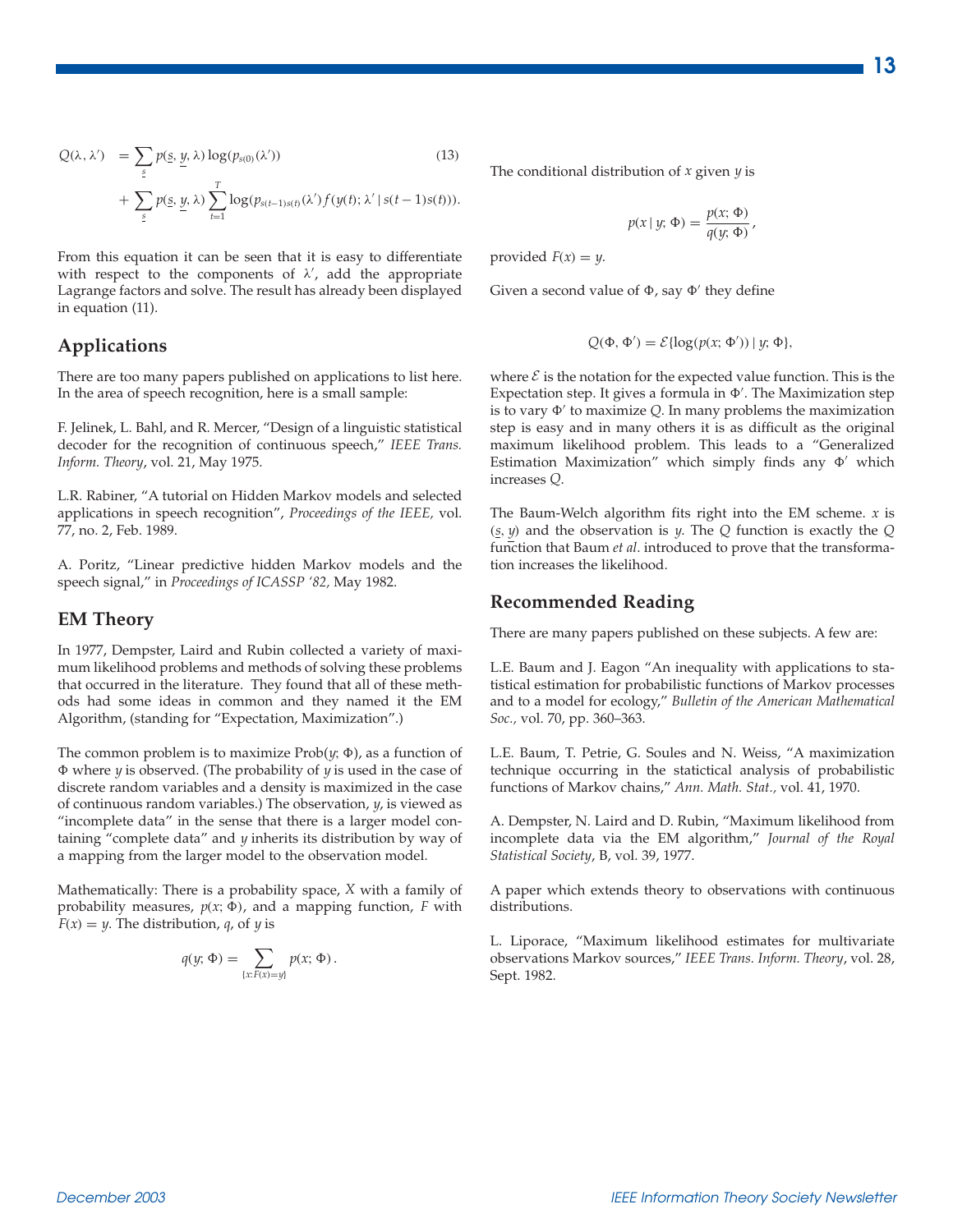## **2003 Fall Workshop on Information Theory & Communications**

#### *Guu-Chang Yang and Shiann-Shiun Jeng*

#### **August 26-27, 2003 Hualien, Taiwan**

The 2003 Fall Workshop on Information Theory and Communications was held August 26-27, 2003 in Hualien, Taiwan. More than 200 participants enjoyed the gorgeous views from the most beautiful city of Taiwan east coast. This biannual workshop was part of a series of workshops being organized under the auspices of IEEE Information Theory Society Taipei Chapter and IEEE Communications Theory Taipei Chapter. The technical program was arranged by Shiann-Shiun Jeng and Po-Hao Chang (National Dong Hwa University). The workshop was generously sponsored by the Communication Engineer Program of National Science Council, Ministry of Education and The National Dong Hwa University.

The main purpose of the biannual workshop is to provide an opportunity for professors and graduate students from different universities in the fields of Information Theory and Communications to meet and learn about each other's ongoing research activities. The workshop consisted of 9 invited presentations: Nen-Fu Huang (NTHU) talked about IPv6 R&D Division, Chin-Liang Wang (NTHU) talked about Power Control with Turbo Partial Parallel Interference Cancellation for DS-CDMA Communications, Chia-Chi Huang (NCTU) talked about A Complementary Code Pilot Based Transmitter Diversity Technique for OFDM Systems, Wern-Ho Sheen (NCTU) talked about B3G/4G: Technology Trends and International Activities,

Sze-Lin Su (NCKU) talked about Introduction to Ultra Wide Band System, Ruey-Yi Wei (NCU) talked about Noncoherent Block Coded Modulation, Chih-Peng Li (NSYSU) talked about Collision Detection Based Back-Off Schemes for Collision Resolution, Tsung-Hsien Liu (NCCU) talked about Application of Array Signal Processing Techniques to the Design of Rake Receiver, and Hsuan-Jung Su (NTU) talked about Dirty Paper Coding and Its Applications.

Besides the invited talks in the day time of August 26  $& 27$ , there was one meeting for IEEE members hosted by Jean-Lien Chen (Director of the Communication Engineer Program of National Science Council), Wern-Ho Sheen (Chairman of IEEE Communications Society Taipei Chapter) and Guu-Chang Yang (Chairman of IEEE Information Theory Society Taipei Chapter) on the night of August 26. The theoretic and industrial aspects of communications researches were discussed deeply during the meeting. In addition, there were two posters sessions with over 50 posters held on August 26. The participants had a lot of discussions during the period of the poster sessions.

The workshop proceedings are available in hardcopy and on CD-ROM, and can be obtained by writng to Shiann-Shiun Jeng, ssjeng@mail.ndhu.edu.tw.



**From left to right, the photo includes Po-Hao Chang (NDHU), Chung-Chin Lu (NTHU), Chong-Yung Chi (NTHU), Char-Dir Chung (NCU), Shiann-Shiun Jeng (NDHU), Szu-Lin Su (NCKU), Guu-Chang Yang (NCHU), Mao-Chao Lin (NTU), Chi-Chao Chao (NTHU), Jean-Lien Chen (NTUST), Wern-Ho Sheen (NCTU, the 12th from the left), Ying Li (YZU, the 13th from the left) and Chin-Liang Wang (NTHU, the 15th from the left). The others are our IEEE members.**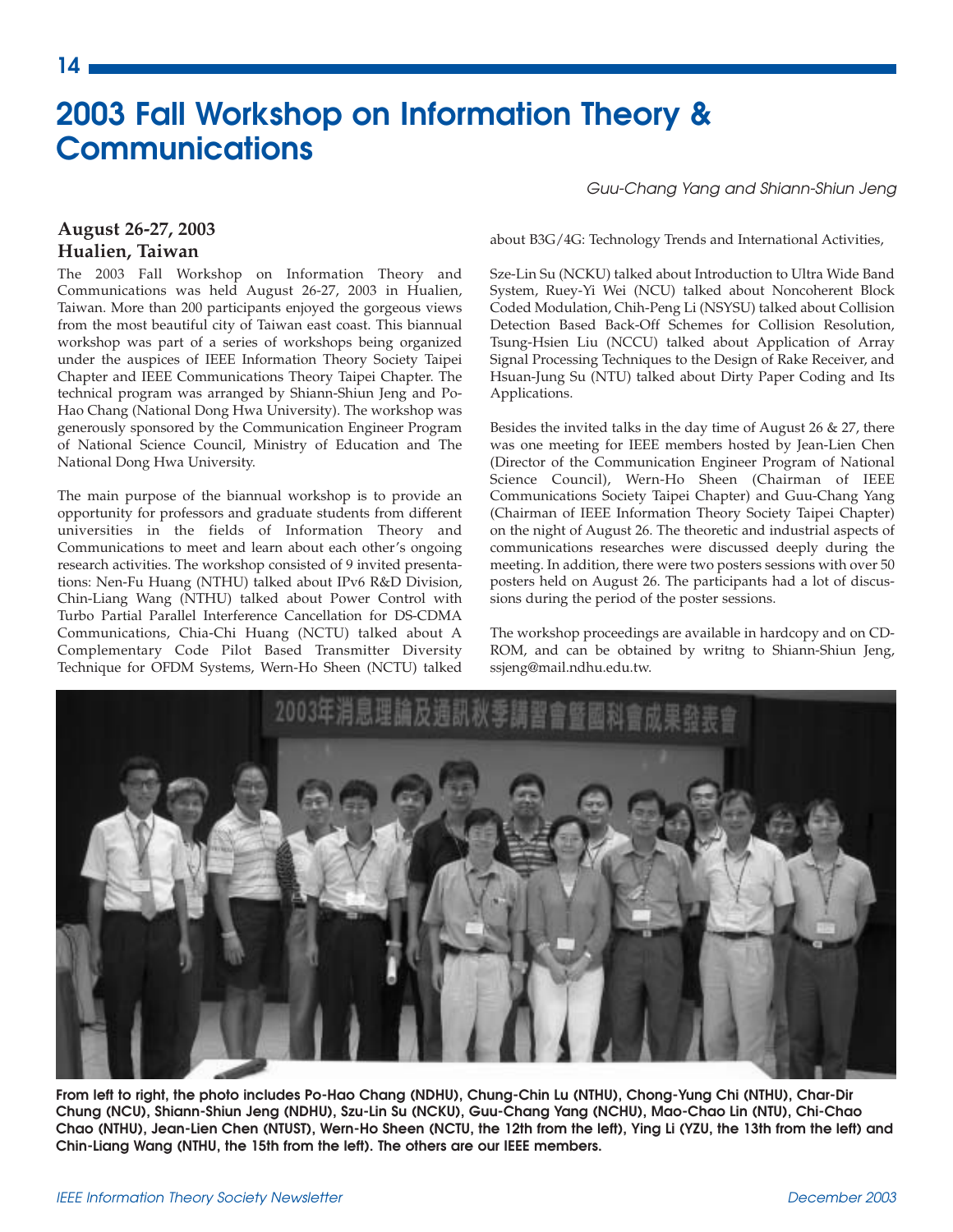## **Information Theory Society Board of Governors Meeting Pacifico Conference Center, Yokohama, Japan, June 29, 2003**

*Mehul Motani*

**15**

Attendees: John Anderson, Daniel Costello, Thomas Cover, Michelle Effros, Tony Ephremides, Ivan Fair, Tom Fuja, Marc Fossorier, Joachim Hagenauer, Chris Heegard, Hideki Imai, Torleiv Klove, Ralf Koetter, Ioannis Kontoyiannis, Ryuji Kohno, Steven McLaughlin, Mehul Motani, Paul Siegel, David Tse, Alexendar Vardy, Han Vinck, Sriram Viswanath.

The meeting was called to order at 10:00 AM by Society President Han Vinck. The members of the Board were welcomed and introduced themselves.

1. The agenda was approved and distributed.

2. The minutes of the previous meeting in Paris, France on March 31, 2003 were approved as distributed.

3. The President began by reporting on the IEEE TAB meeting which was held earlier in the year. He reported that IEEE was very concerned about its financial situation. In 2002, IEEE suffered a \$16M deficit.

It was reported that due to redistribution of the IEL and ASPP income, the Society would be getting \$100K more based on content (the society has the largest journal offering) and downloading statistics. The Society will also be repaid 20% of the investment it has made in the digital library.

The President also reported that the Society was successful in participating in IEEE awards and suggested that more Society members be nominated for such awards.

4. The Awards Committee report was presented by Hideki Imai.

The Awards Committee has nominated Bob Gallager for the 2003 "Cristofore Colombo" International Communications Award.

It was reported that the IT Society Members on the Joint IT/ComSoc Paper Award Committee and the chair of the IT Society Awards Committee selected one paper out of three nominations from members of the Awards Committee and submitted it to the Joint IT/ComSoc Paper Award Committee on April 16. There was no nomination from ComSoc. On June 18, the Joint IT/ComSoc Paper Award Committee decided to award the single nominated paper the Joint IT/ComSoc Best Paper Award. The winning paper is: S. Shamai (Shitz) and I. Sason, "Variations on the Gallager bounds, connections and applications," IEEE Transactions on Information Theory, Vol. 48, No. 12, pp. 3029-3051, December 2002.

**Action Item:** It was agreed by the Board that the Joint IT/ComSoc Paper Award procedures be added to the Bylaws. This needs to be in conjunction with ComSoc.

It was reported that the total number of nominations for the IT

Society Paper Award for the period 2001-2002 was 10. Three papers shown survived the last round of voting of the Award Committee:

- Lizhong Zheng and David N. C. Tse, "Communication on the Grassmann manifold: A geometric approach to the noncoherent multiple-antenna channel", IEEE Transactions Information Theory, vol. IT-48, No. 2, pp. 359 - 383, February 2002.

- Vladimir I. Levenshtein, "Efficient reconstruction of sequences," IEEE Transactions on Information Theory, vol. IT-47, no. 1, pp. 2- 22, Jan. 2001.

- S. Verdu, "Spectral efficiency in the wideband regime," IEEE Transactions on Information Theory, special issue in memory of A. Wyner, on "Shannon theory: perspective, trends and applications", vol. 48, no. 6, pp. 1319-1343, June 2002.

According to the bylaws, the Board shall vote for the nominees by ballot, conducted by the Society President or designee, at the first Board Meeting following June 1st of the award year. The President informed the Board that several member of the Board could not attend the meeting due to visa problems. The Board voted unanimously to delay the vote and conduct an email ballot by August 1.

**Action Item:** The Board voted unanimously to revisit the Bylaws with respect to voting for the IT Paper Award at the BOG meeting.

5. The membership report was presented by Steven McLaughlin. He reported that the Society membership has dropped by 10% since last year (at the same time of the year). Since IEEE has seen a similar drop in its membership, it was suggested that this is the reason for the Society's drop. Steven also reported that the Society was participating in an IEEE wide questionnaire dealing with some membership issues.

Steven also noted that the Society chapter luncheon would be held on Thursday and invited any interested Board members to attend.

**Action Item:** The Board requested that Steven report more details on the 10% drop in Society membership at the next Board meeting. Steven reported that there were 100 ISIT attendees who were not IT Society members and suggested contacting them regarding membership.

**Action Item:** The Board requested that Steven, in cooperation with Michelle Effros, present a proposal at the next meeting addressing membership issues including ideas and suggestion for increasing Society membership.

6. The treasurer's report prepared by Marc Fossorier was distrib-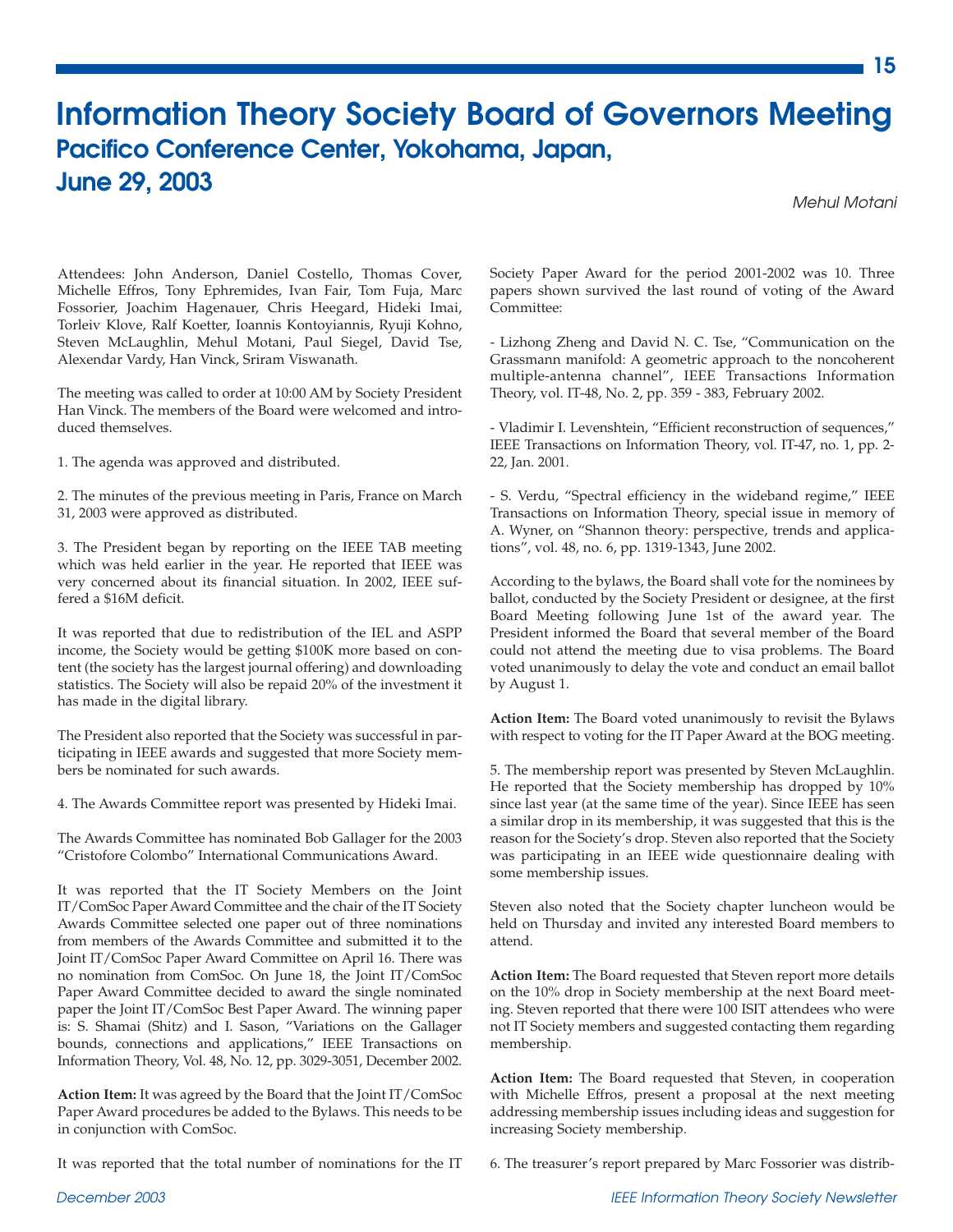uted and discussed. The net worth (defined as total assets deferred income) of the Society was \$541K.

**Action Item:** It was noted that the finance figures for 2003 were not available from IEEE. The Board requested that Marc report the finances to the Board when the detailed figures are available.

7. There was nothing to report with respect to the IT Society Newsletter.

8. There was nothing to report with respect to the IT Society Website.

9. Matters related to Symposia and Workshops

(a) The President reported on a request by IEEE-SA section to financially co-sponsor ISIT 2005 to be held in Adelaide, Australia. The Board voted unanimously not to accept financial co-sponsorship.

(b) Tom Cover presented a proposal by Gadiel Seroussi and Andrea Goldsmith for ISIT 2006 in San Francisco. Tony Ephremides also noted that there was interest to hold ISIT 2006 in Seattle. The Board requested proposals with financial details from these two parties and will consider them at the next meeting.

(c) Ryuji Kohno reported on ISIT 2003. Several issues, including the SARS situation, the technical program, financial aid, and budget, were discussed.

(d) Dan Costello gave an update on ISIT 2004. He noted that the preparations were on schedule, the CFP has been distributed, and copies of the poster are to be displayed. He also noted that the registration fee has been raised to \$475. The 2004 symposium will be held June 27 - July 2, 2004 at the downtown Marriott in Chicago.

(e) The 2004 ITW 2004 workshop to be held in San Antonio was discussed. The current proposal is to hold the workshop in the October/November timeframe. It was suggested to hold the workshop in December instead, so as not to conflict with the Allerton conference. The matter will be discussed at the next meeting.

(f) There was nothing new to report regarding ISIT 2005.

(g) The Board approved technical co-sponsorship of ISITA 2004 to be held in Italy in October.

(h) The matter of ISIT 2007 in Germany was discussed.

(i) The Board approved technical co-sponsorship of WiOpt to be held in April 2004 in Cambridge.

(j) It was suggested by the President that the Awards luncheon of the annual symposium be free for members of the IT Society only.

**Action Item:** It was noted that the IEEE-SA section should be notified of the Board's decision not to accept financial co-sponsorship of ISIT 2005. It was also noted that ISITA 2004 and WiOpt organizers should be notified of the Board's positive decision on technical co-sponsorship.

10. The new CD-DVD initiative was discussed by Steven McLaughlin. The subject is the CD/DVD containing electronic copies of the IT Transactions. The main issue is whether the Society should aim to make money from the sale of the CD/DVDs or should just give it away to all members. Two proposals arose from these discussions. The first is for the Society to update, produce and sell these CD/DVDs to interested parties. The second proposal, presented by Chris Heegard, is to give them free to all members and sell to others. Chris also requested that the CDs be updated with the papers published after 1998. It was noted that this will add to the benefits of IT Society membership and can be used as an incentive to encourage people to join the Society.

**Action Item:** The Board requested Steven to study the CD-DVD initiative issue and present a proposal to the Board at the next meeting in October.

11. The Board unanimously approved the Distinguished Service Award, which was discussed at the previous Board meeting in October 2002.

12. A report on the Transactions on Information Theory was distributed by Paul Siegel, the Editor-in-Chief.

It was reported that the Transactions continue to have no backlog and this policy would be lifted only in certain circumstances. The Board approved the following editorial appointments:

Communications - Babak Hassibi (CalTech) , new position, effective August 1, 2003.

Coding Techniques - Oyvind Ytrehus (University of Bergen), new position, effective July 1, 2003.

Coding Techniques - Marc Fossorier (University of Hawaii at Manoa), replacing Rudiger Urbanke, effective October 1, 2003.

Coding Theory - Gilles Zemor (ENST), replacing Jorn Justesen, effective August 1, 2003.

Coding Theory - Bob McEliece (CalTech), replacing Ralf Koetter, effective September 1, 2003.

The issue of time to publication was discussed and a report, showing the average number of weeks from submission to publication for regular papers and correspondence articles published in issues of the Transactions from July 1998 to the present, was distributed.

With respect to the time to publication, the role of the associate editors (AE) was discussed. It was noted that promptness of the AE in handling papers was critical and that AE are currently sent reminders. It was also agreed that the Editor-in-Chief have the authority to remove an AE if necessary.

Electronic publishing issues were discussed and a report comparing electronic publishing software products, including ScholarOne's Manuscript Central was distributed.

The Board approved an ad hoc committee to look at publication issues, including improved notifications and acknowledgements to authors who have submitted manuscripts for publication. The committee members include Paul Siegel, Ralf Koetter, John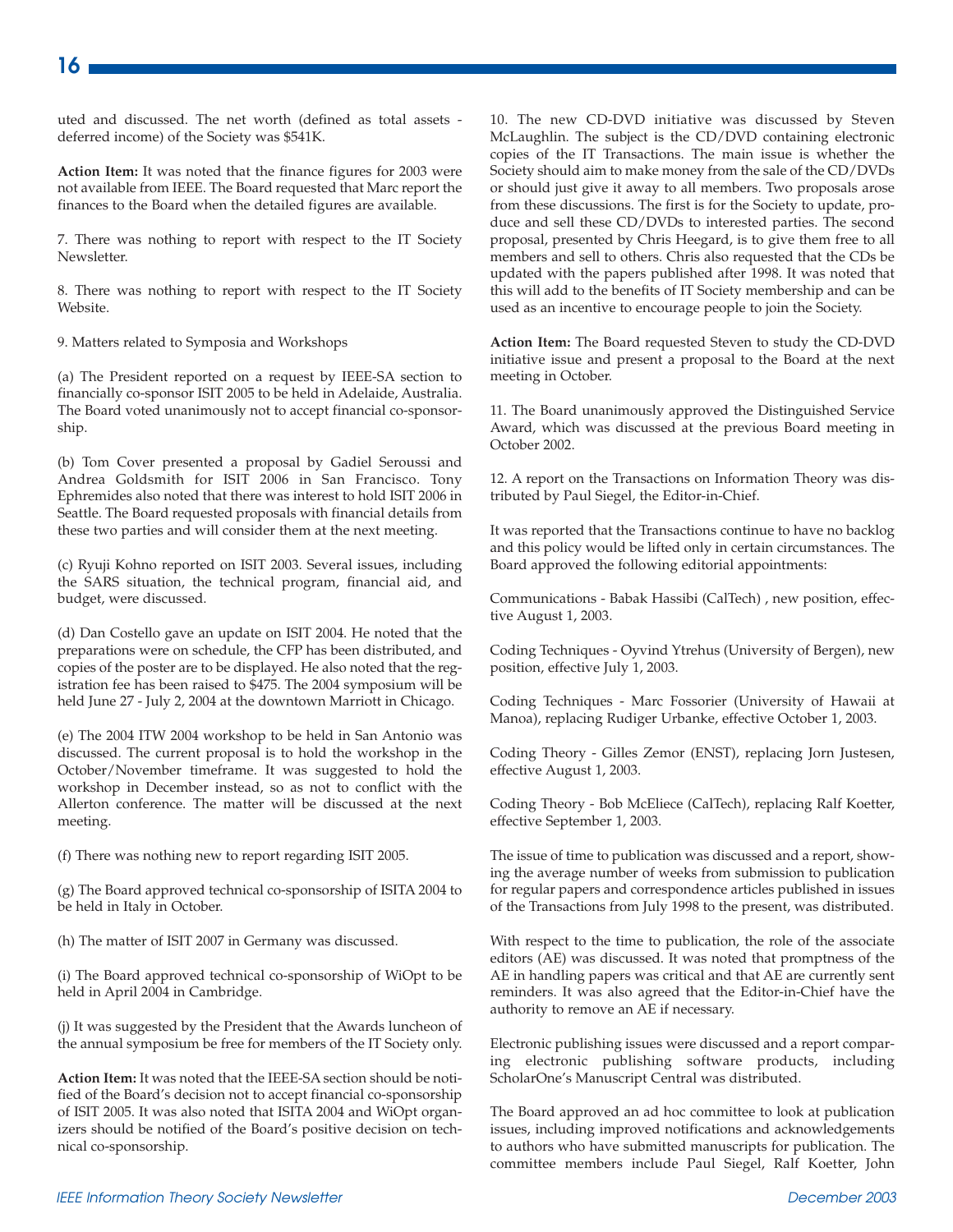Anderson, Tony Ephremides, and Alex Vardy.

**Action Item:** The Board requested that the ad-hoc committee looking at publications issues write a detailed task description and report at the next meeting in October.

13. Ivan Fair discussed the report of the education subcommittee. The President noted that members should lend their full support to the efforts of the education subcommittee. He suggested that anyone with input should email Ivan with their comments.

**Action Item:** The Board requested that the Education committee present a more detailed report on their activities at the next meeting in October.

14. Joachim Hagenaeur reported on the nominations for the Board. Six outgoing members have agreed to re-run. Six others have already been nominated. In addition, Alex Barg was nominated. The Board closed and unanimously approved these nominations for the Board.

The Board unanimously approved and closed the following nominations:

Two nominations for 2nd Vice-president - Dave Neuhoff and Bixio Rimoldi.

One nomination for 1st Vice-president - Steven McLaughlin

One nomination for President - Hideki Imai

15. The floor was then opened up for all other business.

Chris Heegard raised an issue concerning the NSF that could have both good and bad implications for the Society. He noted that Julia Abrams, who handles most of the IT grant proposals, was leaving NSF. The IT Society should recruit someone to serve in NSF to protect the interests of Communications, Signal Processing and IT. He suggested that a group of IT Society members should go to Washington and discuss the matter with CISE.

The Board approved the formation of an adhoc committee to liason with NSF. The committee includes Chris Heegard, Tony Ephremides, Tom Fuja, Dave Forney, and Bruce Hajek.

**Action Item:** The Board requested that the adhoc committee tasked to liason with the NSF report on their activities at the next meeting in October.

The President, Han Vinck, noted that IT Society Board members plan to meet with SITA, the Japanese IT Society, to have discussions and improve relations.

**Action Item:** The Board requested that Han report the outcome of the SITA meeting at the next meeting in October.

16. The President announced that the next Board meeting will be held on October 1, 2003 at the Allerton conference. Further details will be provided at a later date.

17. The meeting was adjourned at 2:15 PM.

## Are You Using the Official IEEE Credit Card?



Recently, IEEE members in the United States were offered an electrical engineering credit card, The official IEEE credit card in the United States is with Bank One (formerly First USA). No other engineering cards are associated with IEEE. And really, why would you want anything else?

\* Low annual percentage rate \* No annual fee \* Auto rental collision insurance \* - Travel insurance coverage - And many other great benefit -

\* Every purchase on the IEEE Credit Card helps support ongoing IEEE initiatives! \*

### Sign up today!

+1 800 GET IEEE (438 4333) or +1 732 981 0060 www.ieee.org/fap

Available to IEEE Members in the United States



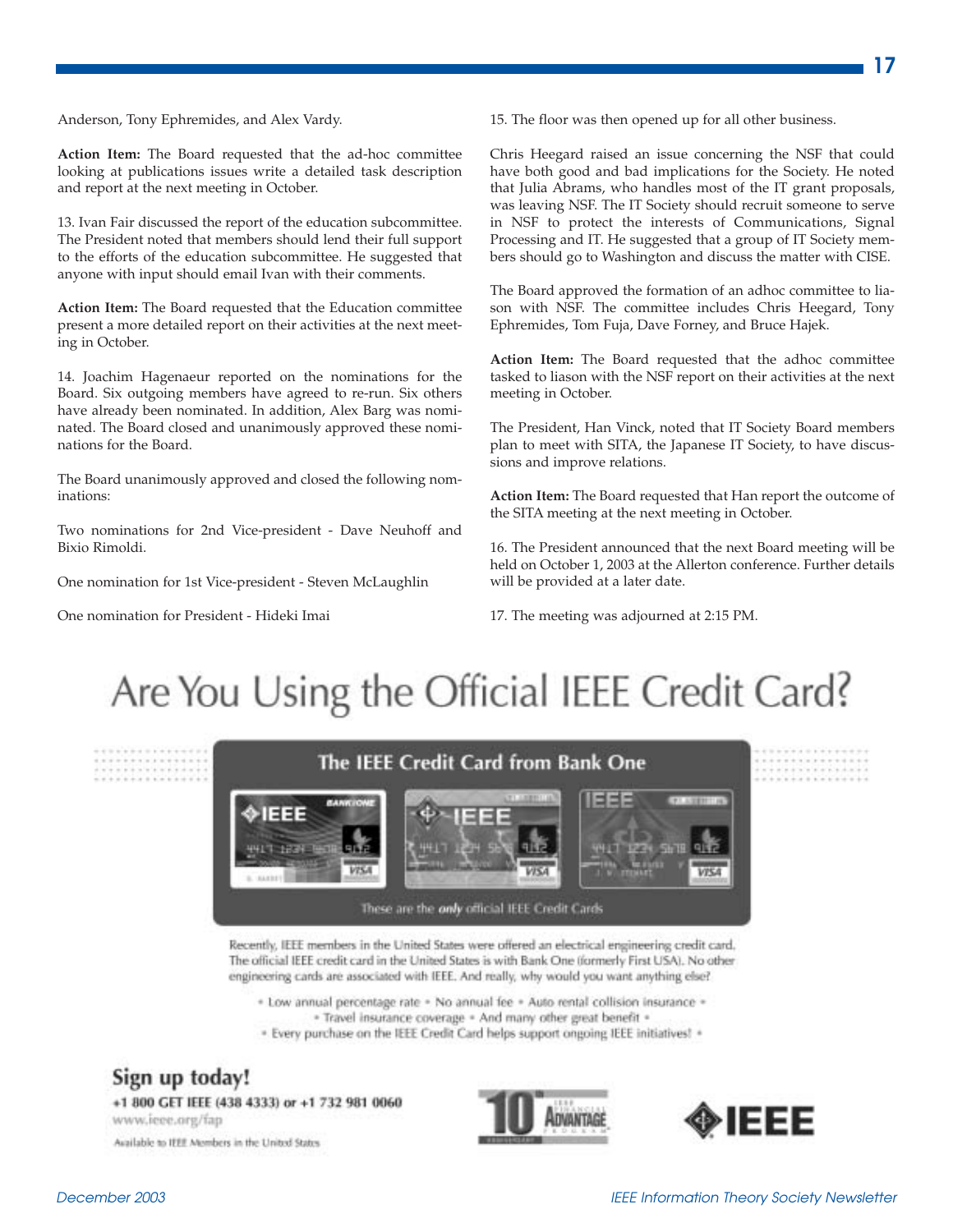#### **Management Science** Call for papers: Special Issue on Open Source Software

#### **Guest Editors**

Eric von Hippel Sloan School of Management Massachusetts Institute of Technology

#### **Submission deadline:** September 1, 2004

Free and open-source software (OSS) and the processes used to develop it are very unusual in a number of ways. Such software is developed by individuals and firms that freely reveal the code that they write, releasing it under licenses that allow others to use it, to modify it as they wish, and distribute their modifications to others. Project management methods used in open source software projects have proven capable of converting the volunteer efforts of users and programmers who come and go as they please into high quality software products - some very large and complex. The efforts of these volunteers are coordinated with the aid of only very simple but powerful collaborative tools. Thousands of such projects exist today, and the code they develop and freely reveal can offer value to many. (Well-known examples are the GNU/Linux computer operating system, Apache server software and the Perl programming language.)

Researchers in the social sciences have become aware of the very interesting characteristics of F/OSS and its development system, and a lively, interdisciplinary research community has sprung up to explore the phenomenon and its implications for management. The aim of this special issue is to provide an appropriate forum for some of the very exciting and high quality research now being done on OSS. The outstanding quality and interdisciplinary scope of Management Science makes it an ideal journal for this purpose.

We wish to encourage authors rooted in multiple disciplines, such as sociology, economics, social psychology, organization behavior, information systems, innovation process research and strategic management to consider submitting their work to this special issue. We welcome both theoretical research and empirical research using quantitative or qualitative methods. All articles should, in line with the editorial policy of Management Science, have clear relevance to management practice.

Below we offer a sample listing of the broad range of OSSrelated topics that are appropriate for this special issue.

How do OSS development projects originate and how do they "work?" What are the incentives to contribute to OSS projects? How do volunteers find, join and leave projects? How are the activities distributed among contributors and how is the work of many volunteer contributors coordinated or interlinked? How are resources provided and allocated? What is the nature of leadership in OSS projects?

Georg von Krogh Institute of Management University of St. Gallen

- How do OSS practices compare with conventional . product development practices with respect to both processes used and outcomes attained - such as relative development cost, performance and quality of software developed.
- Intellectual property-related issues: What factor impact on the choice of OSS licenses? How effective are the various OSS licensing arrangements? What are lessons from OSS for the protection of digital intellectual property and the intellectual commons more generally?
- Why do some OSS projects succeed and some fail? What characterizes the competition for talent and expertise between OSS projects, and between OSS projects and proprietary software projects?
- What are the competitive dynamics introduced to markets by OSS? What are the strategic implications: How do firms compete with or collaborate with the outputs of OSS projects? Do these lessons apply generally across other fields of technological innovation?

Authors should prepare their manuscripts according to Management Science's guidelines for authors. Every submission will be reviewed according to the single-blind review process of Management Science. The anticipated publication date of the special issue will be early 2006.

submitted electronically Papers should be at informs.manuscriptcentral.com. On the first screen of the submission process, authors should select "Special Issue" as their manuscript type and designate Georg von Krogh as the Department Editor. Questions should be directed to:

Professor Georg von Krogh University of St.Gallen Institute of Management Dufourstrasse 48 CH-9010 St.Gallen Switzerland georg.vonkrogh@unisg.ch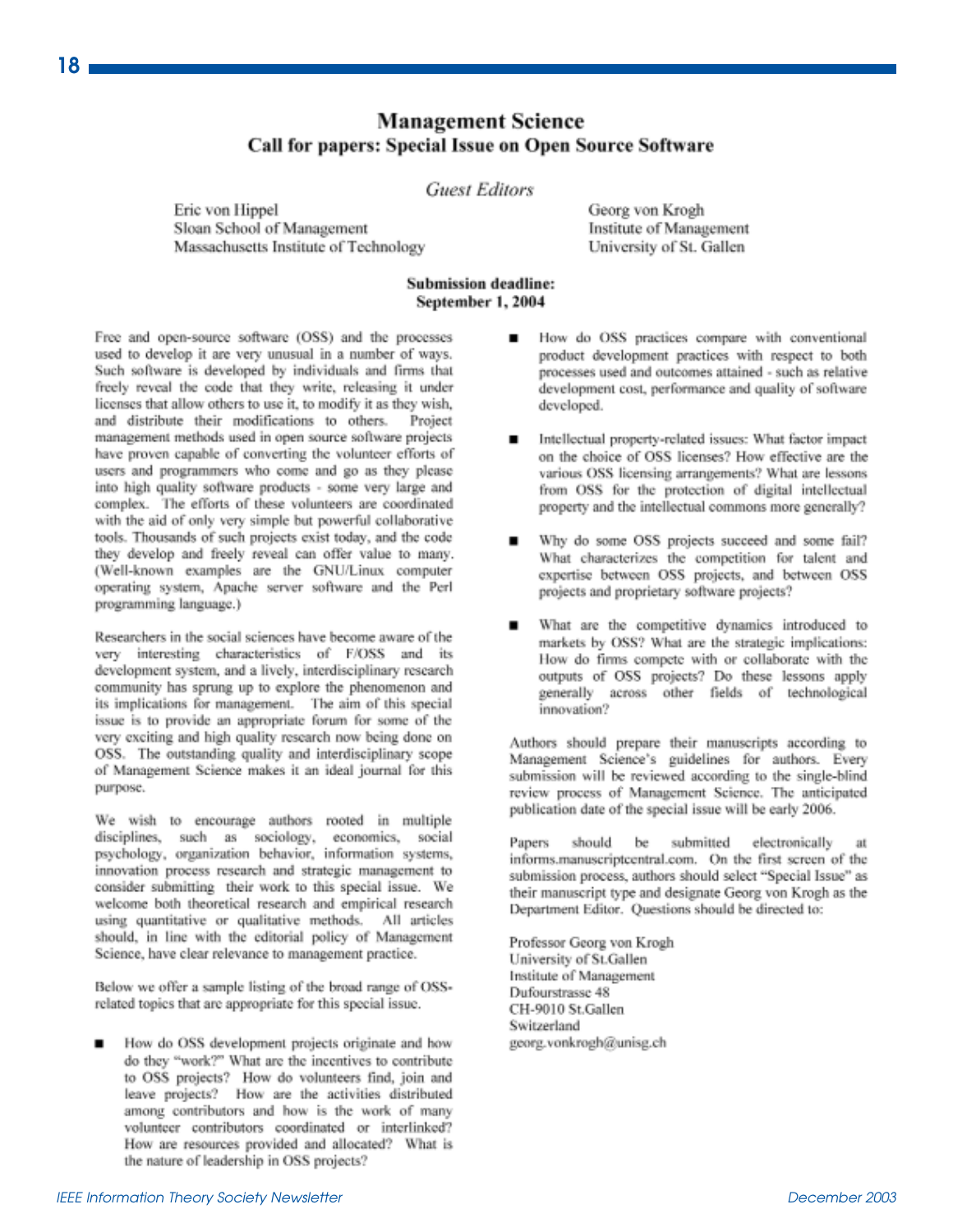

**General Co-Chairs:** Dan Costello Bruce Hajek

#### Program Committee:

Frank R. Kschischang (co-chair) David N. C. Tse (co-chair) Verkat Ananthomm Field Arikan Alexander Bare Jan F. Blake Joseph Bouros Giuseppe Caire Thomas M. Cover **Intre Csiszár** Michelle Effroy Meir Feder G. David Forney, Jr. foachim Hasemager Tom Hebolck Michael L. Honig Johannes B. Huber Brian L. Hughes Rolf Johannessen **Ralf Koeter** Gerhard Kramer Sanices R. Kalkami P. Vijay Kumar P. R. Kumar Simux N. Linyu Brian H. Manan-**Ucli M. Maurer** Muriel Médasd Neri Merbay. Prakash Narayan Joseph A. O'Sullivan H. Vincent Poor **Balaji Prabhakar** Kansas Ranchandras Thomas J. Richardson **Bixin Rimokli Ron M. Roth** Setup A. Savari Shlomo Shamai (Shitz) M. Aniis Shokroflahi Enina Solanin Stephan ten Brink Mitchell D. Trott Alexander Vardy Venogopal V. Veeravalli Sergio Verdú Prunted Viswanath Geogory W. Worsell En-hai Yang Bin Yu Ram Zamir

International Lisbons: Johannes B. Huber Raymond Young

Financei Dilip Sarwate

Local Arrangements: Mike Honig Randall Burry

**Publications:** Mike Fitz Oscar Takeshita

**Publicity: Ralf Koeter** Andrew C. Singer

**Tutorisis** Venu Vecrovolli

Spouses Program **Harbara Stlahet** Lucretia Costello Mishie Laneman Hindsch Schold Eileen Tanner

#### **CALL FOR PAPERS**

The 2004 IEEE International Symposium on Information Theory will be held in Chicago, Illinois, from Sunday, June 27, through Friday, July 2, 2004. The theme of ISIT 2004, "Exploring New Connections," represents a focus on fostering new connections among people, technical areas and ideas, both within the traditional boundaries of Information Theory, and beyond in related fields. Keynote speakers for ISIT 2004 will be Persi Diaconis, Ueli Maurer, Thomas J. Richardson and Martin Vetterli.

Previously unpublished contributions to the following areas will be solicited:

Coded modulation Communication complexity Cryptology and data security Data networks Information theory and statistics Multiuser information theory Quantum information processing Signal processing

◈IEEE

Coding theory and practice Communication systems Data compression Detection and estimation Multiuser detection Pattern recognition and learning Shannon theory Source coding

The following tutorials will be offered on Sunday, June 27:

Gilles Brassard: Quantum Information Processing Michael Fitz, Giuseppe Caire, Hesham El-Gamal: Space-Time Coding Brendan Frey: Probabilistic Inference Algorithms and Applications Ueli Maurer: Cryptography

The conference site is the Chicago Downtown Marriott Hotel, located on the "Magnificent Mile" of Michigan Avenue, near the Chicago river and lake front.

Papers will be reviewed on the basis of an extended abstract (not exceeding six pages) of sufficient detail to permit reasonable evaluation. The deadline for submission is December 1, 2003, with notification of decisions by March 15, 2004. The deadline will be strictly enforced. In view of the large number of submissions expected, multiple submissions by the same author will receive especially stringent scrutiny. All accepted papers will be allowed twenty minutes for presentation, and one-page abstracts will be printed in the conference proceedings. Authors are strongly encouraged to submit electronic versions of their summaries in the form of Portable Document Format (PDF) files. Detailed information on paper submission, the technical program, special events, tutorial sessions, accommodations, travel arrangements, excursions and applications for travel grants will be posted on the Symposium web site:

http://www.isit2004.org

Inquiries on general matters related to the Symposium should be addressed to chair@isit2004.org.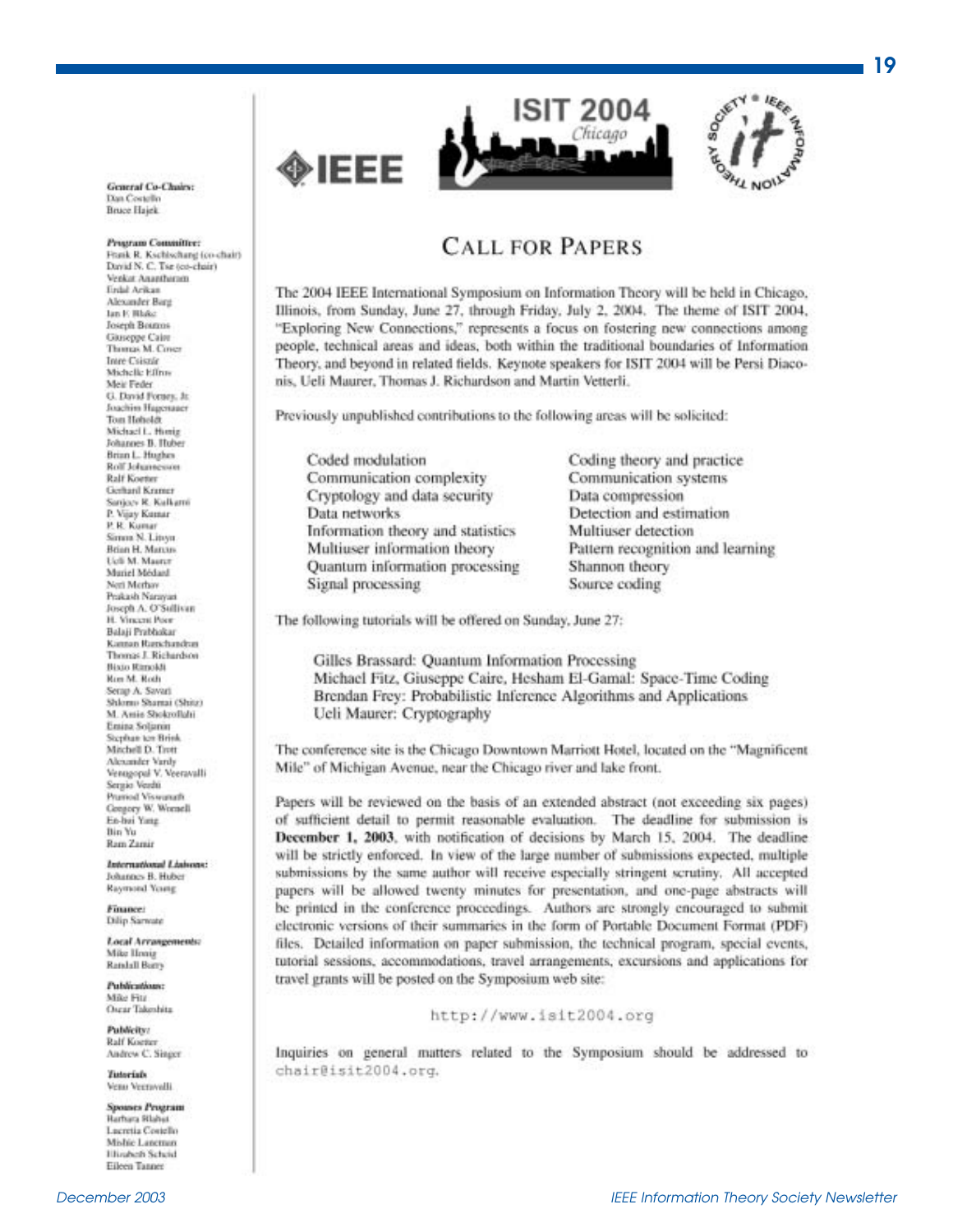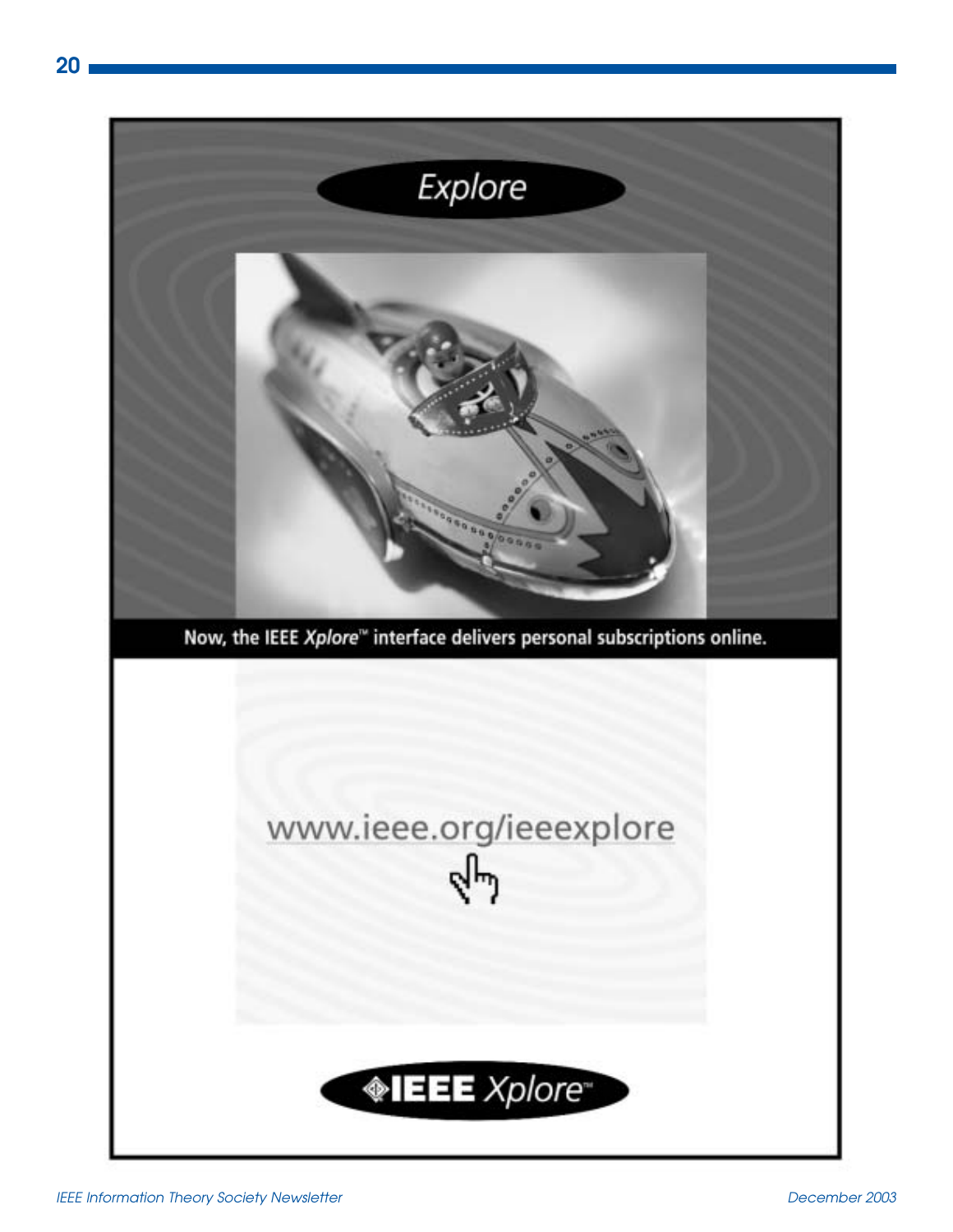

PROPER

经定期发展起发现发生的复数

经定义经定义经定义经定义经

**SEPREPE** 

ij

愛名家

岩

新聞

## **ISITA 2004** Parma, Italy, October 10-13, 2004



**The America** 

受理的分布率

2356



Symposium Committees

Ess Biglieri (Politiennies di Torino) Katsubire Nakamera (Daha Esin)

Alexandra Nerdie (Politectico di Tarina)

Kerji Rakagawa (Nagastea linis, Techa.)

Tomoharu Shihuya (Nat. Inst. Maltimedia Edu.)

Reassels Titorio (Politectics di Turine)

**Hotd Kega (Deterrity of Trakoba)** 

Tadashi Fujino (Ruiv. Electro Commun.)

João Rarros (Manich Toir, of Technology)

Technical Program Committee

Emberto Mengali (Entrerata di Piaz) **Ricordio Tamimute (Delversity of Tokyo)** 

**Birachi Kamahe (With Delversity)** 

Mitsubaru Arizona (Taix, Electro Commun)

International Address Countities

**Hideki limai (Daiv. of Tokyo)** 

Ikue Oka (Inaka City University)<br>Marabu Kobapashi (webi (Shonan Inst. Tech.)

Elergio Tarinto Politongion di Toringi

Kenicki Tamazaki (Tamagawa Iluin.)

**General Distrs** 

General Secretaries

Finance Chairs

**Finance Secretary** 

Publications

**Registrative** 

Pablicity

**Vine Chair** 

Secretion

Jun Muramanna (NTT)

**Organizing Secretarial** STEEMA (Italy)

Lacal Arrondoneeds

#### **FIRST CALL FOR PAPERS**

The 2004 International Symposium on Information Theory and its Applications. sponsored by the Society of Information Theory and its Applications (SITA) with the technical co-sponsorship of the IEEE Information Theory Society. will be held in Parma, Italy, from Sunday, October 10, through Wednesday, October 13, 2004.

#### Topics of interest include, but are not limited to, the following:

| Error Control Coding            |
|---------------------------------|
| Coded Modulation                |
| Communication Systems           |
| <b>Betertion and Estimation</b> |
| Spread Spectrum Systems         |
| Signal Processing               |
| Rate-distortion Theory          |
| Stochastic Processes            |
| Data Networks                   |
| Multiuser Information Theory    |

Coding Theory and Practice: Data Compression and Source Coding Optical Communications Mobile Communications Pattern Recognition and Learning Speech/Image Coding Shannon Theory Cryptology and Data Security Applications of Information Theory. Quantum Information Processing

Papers will be selected on the basis of an extended summary (not exceeding 3 pages). The deadline for submission is March 26, 2004. Notification of decisions will be made by June 14, 2004.

The papers accepted will appear in the Proceedings. Detailed information on the technical program, special events, accommodations, and registration will be posted to the Symposium web site

www.sita.gr.jp/ISITA2004

Inquiries on matters related to the Symposium should be addressed as follows:

#### General matters:

bita2004@sits.gr.jp

※とんかえんのえんかえんかえんかえんかえんかえんかえんかえんかえんかえんかん

Technical program matters:

bitts2004tpc@sits.gr.jp

Deadline for the submission of extended summary March 26, 2004 Notification of paper acceptance June 14, 2004 Deadline for final paper submission **July 16, 2004 Deadline for author registration July 16, 2004**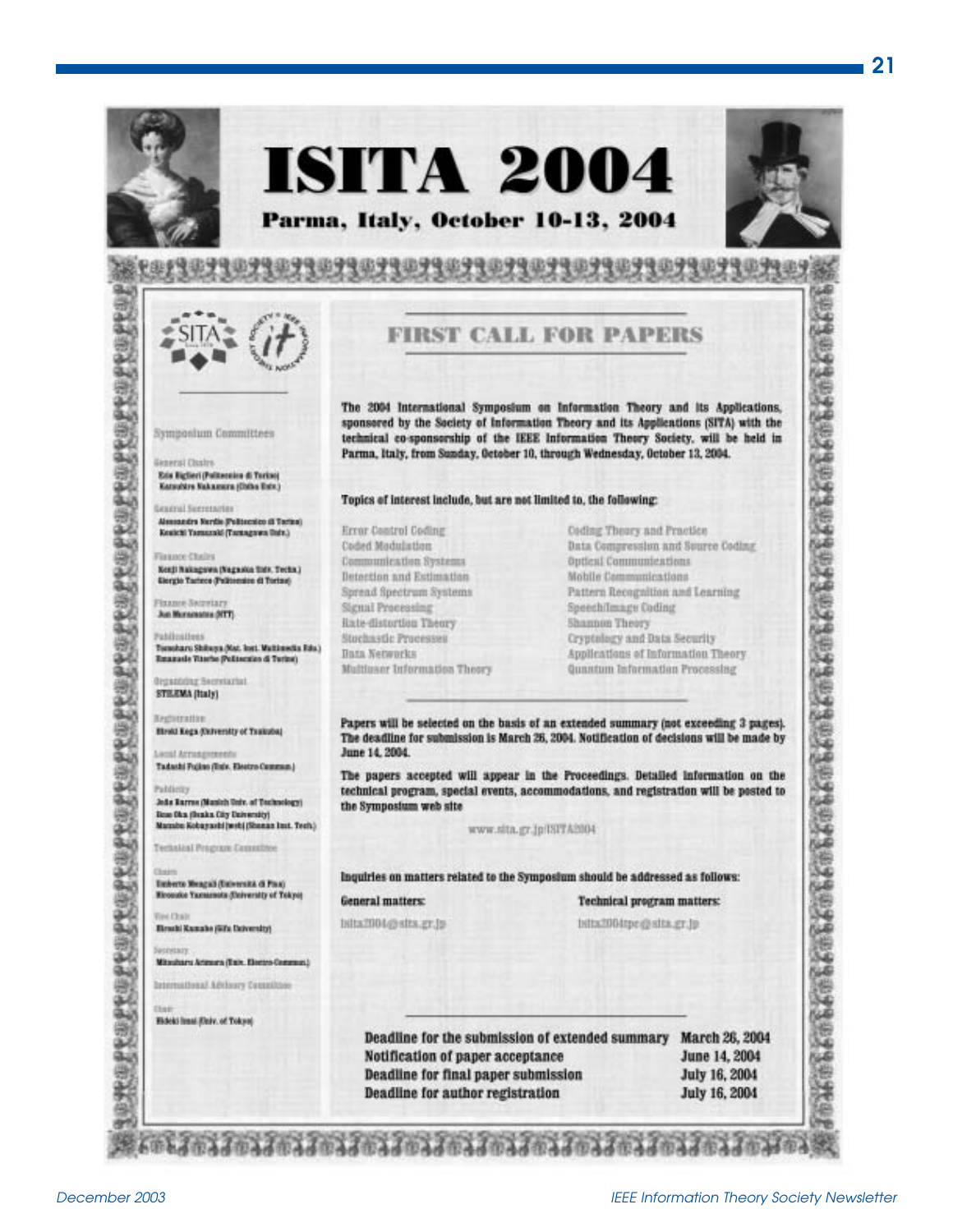# inceto **Call for Papers CISS '04**

## 38th Annual Conference on Information Sciences and Systems Department of Electrical Engineering, Princeton University March 17, 18, and 19, 2004

#### **PLENARY SPEAKERS**

 $22 \,$ 

Professor John Doyle (Caltech): Systems and Control Professor Robert Gallager (MIT): Communication and Networking Professor Martin Vetterli (EPFL and Berkeley): Signal and Image Processing

Authors are invited to submit previously unpublished papers describing advances, applications, and ideas in the fields of communication, networking and information theory; signal, image, and video processing; systems and control; learning and statistical inference.

Two types of contributed papers are solicited:

- \* Regular papers, requiring approximately 30 minutes for presentation; these will be reproduced in full (up to six pages) in the conference proceedings.
- **\* Short papers**, suitable for presentation in approximately 15 minutes; one-page summaries of these papers will be included in the proceedings.

Electronic summaries in Adobe PDF format, together with a "regular" or "short" designation and 2-3 keywords must be submitted by January 2, 2004, through the conference website http://www.ciss.us. Summaries should be of sufficient detail and length to permit careful reviewing. Authors will be notified of acceptance no later than January 30, 2004. Final manuscripts of accepted papers are to be submitted in PDF format no later than February 23, 2004. These are firm deadlines that will permit the distribution of a CD containing the conference proceedings at the conference.

PROGRAM DIRECTORS: Sanjeev Kulkarni Mung Chiang Dept. of Electrical Engineering Princeton University

**CONFERENCE WEBSITE:** http://www.ciss.us

**CONFERENCE COORDINATOR:** Cindy Menkes Phone: (609) 258-0104 E-mail: cmenkes@ee.princeton.edu **CONFERENCE OFFICE: CISS 2004** Dept. of Electrical Engineering Princeton University E-Quad, B317 Princeton, NJ 08544

Phone: (609) 258-0104 Eax: (609) 258-2158 E-mail: ciss@ciss.us

www.ciss.us

**IMPORTANT DATES:** Submission deadline: January 2, 2004

Notification of Acceptance: January 30, 2004

Final manuscript and advance registration: Before February 23, 2004

Conference Dates: March 17, 18, 19, 2004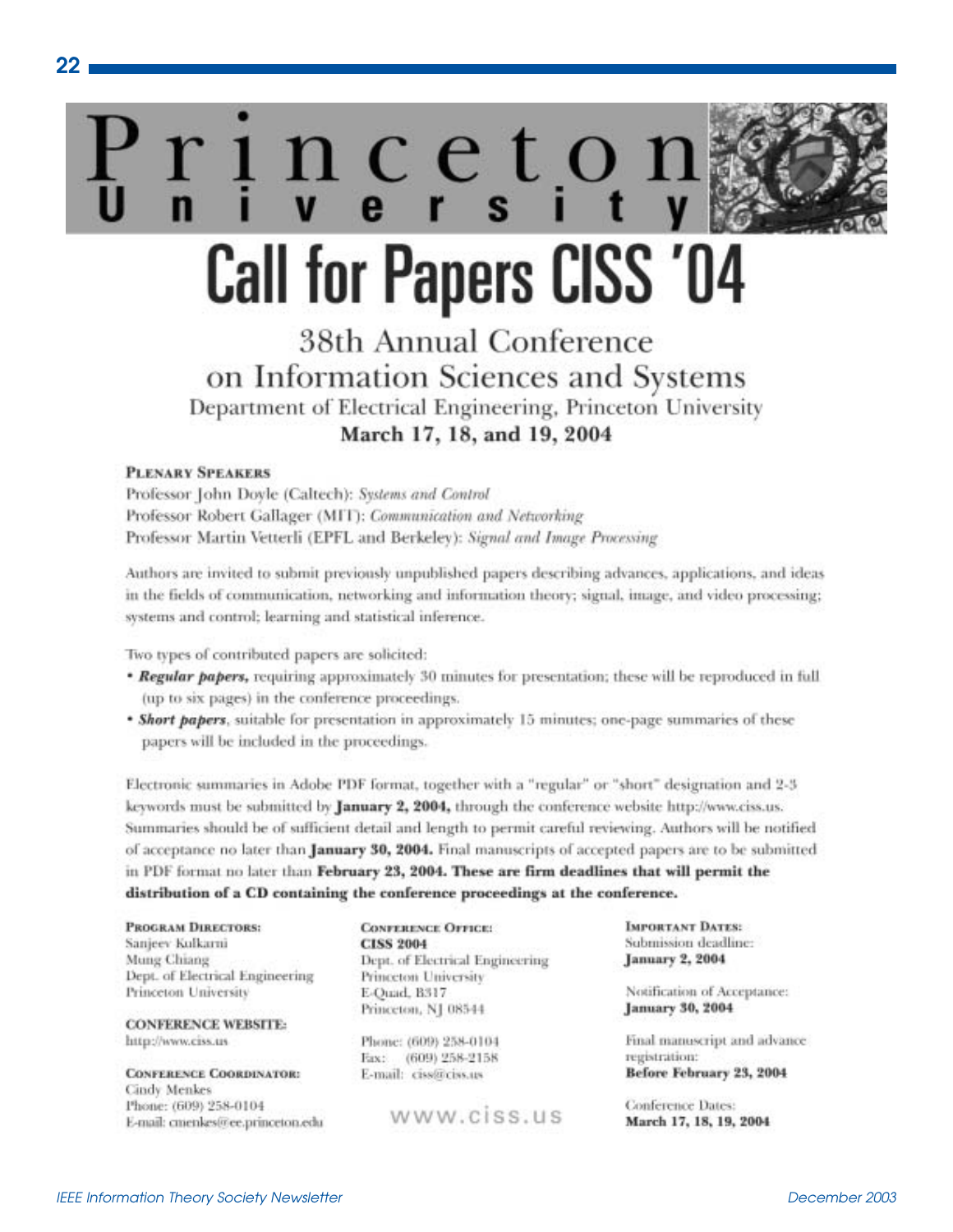

General Co-Chairs Alex Grant Rodney A. Kennedy Program Committee Stephen Hash (co-chair) Christian Schlegel (co-chair) John B Anderson. Alexander Burg Claude Bernau Esio Bizlieri lan F. Blake Helmat Bocleskei Giuseppe Caire Gerard Cohen **Illia** Dunct Hesham El Gamal Vertira Fildar Meir Feder Marc Fossorier Vincont Gauder Bob Gray Marcus Greferath Pirash Ganta Joachim Hazettaver Tor Helleneth Briat L. Highes Hideki Imai Rolf Johannesson Alek Kaycie Ryaji Kohno Gerhard Kramer Frank R. Kschischung P. Vijay Kumar Arrest Lapidoth And Lodiger Michael Loby Urbashi Mina **Ralf Mueller** Firik Ordentlich Alon Orlindo Lance Perez H. Vincent Poor Balais Prabhakar Kannan Ramchandran Ron M. Roth Serap A. Savan Shlomo Shamai (Shitz) R. Seikann Jim Stroet Wojciech Szpankowski Toshisuki Tanaka Leandros Tassiolas Ruediger Lirbanke Henk van Tilborg Sergio Verdo Eminude Vinsho Matedo Weinbenser Tsachy Weissman Steve Wilson Ram Zamir Kenneth Zearr International Advisory A.I. Has Visch Finance

henie Eisans Local Artungenumbe Lars Bastrasson Adrian Barbulescu

Pablications Thushara Abhayapsla Ltif Hanker



Adelaide Convention Centre, Adelaide, Australia September 4 - 9, 2005

The 2005 IEEE International Symposium on Information Theory will be held at the Adelaide Convention Centre in Adelaide, Australia from Sunday, September 4 through Friday September 9, 2005.

Previously unpublished contributions to the following areas will be solicited in the forthcoming call for papers:

Coded modulation Coding theory and practice Communication complexity Communication systems Cryptology and data security Data compression Data networks Detection and estimation

Information theory and statistics Multiuser detection Multiuser information theory Pattern recognition and learning Quantum information processing Shannon theory Signal processing Source coding

The first call for papers will be published in March 2004,

Detailed information on the submission deadline, technical program, accommodation, travel, and excursions will be posted on the Symposium web site

http://www.isit2005.org

Inquiries on general matters related to the Symposium should be directed to

Dr. Alex Grant Institute for Telecommunications Research University of South Australia SA 5095 Australia alex.grant@unisa.edu.au

Prof. Rodney A. Kennedy Research School of Information Sciences and Engineering Australian National University ACT 0200 Australia rodney.kennedy@anu.edu.au